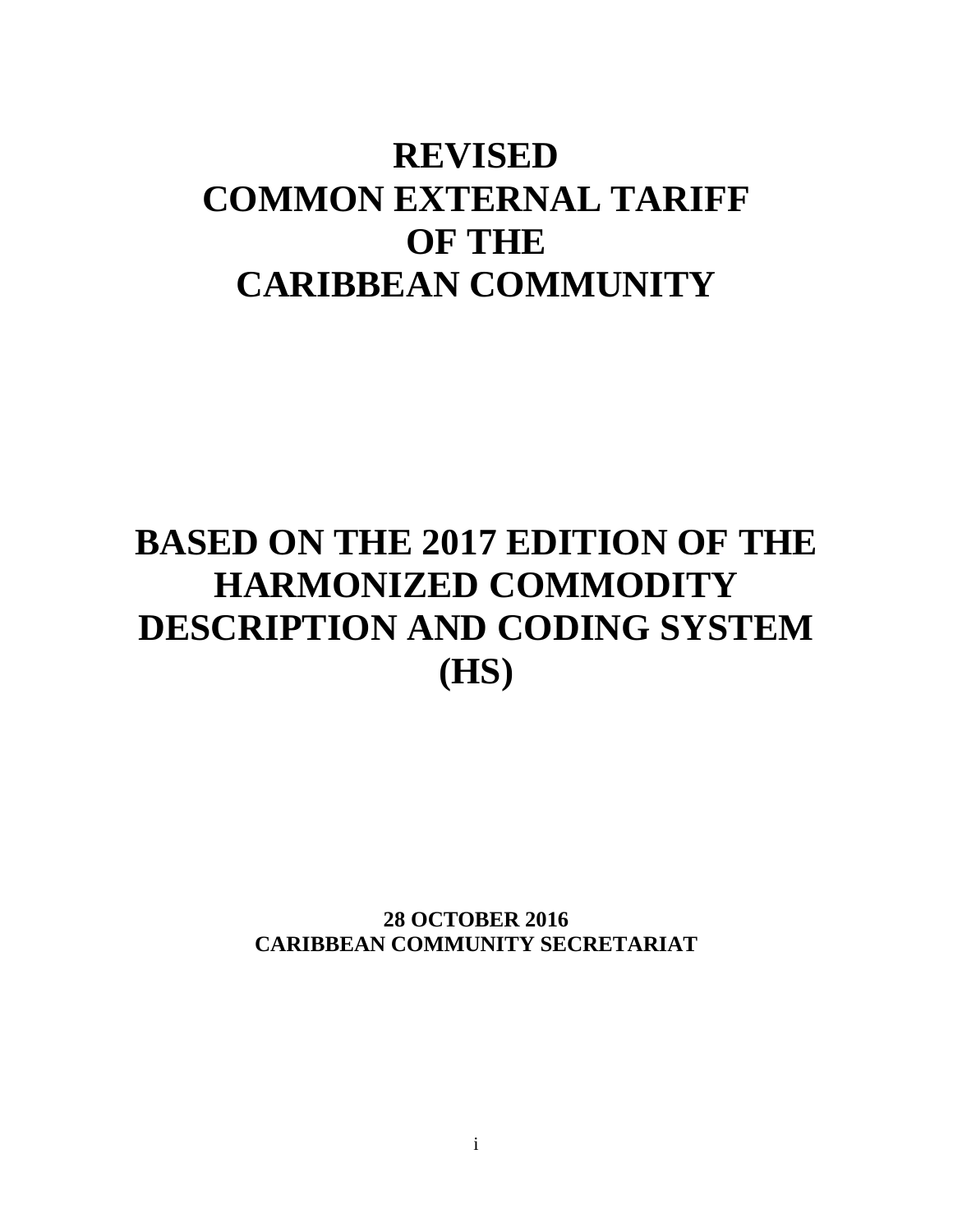# **TABLE OF CONTENTS**

The Common External Tariff (CET) of the Caribbean Community established by decision of the Council for Trade and Economic Development (COTED) contains:

- General Note
- Abbreviations and Symbols
- About the Harmonized System
- General Rules of Interpretation of the Harmonized System
- General Rules of Interpretation explained
- Schedule of Rates of the Common External Tariff of the Caribbean Community
- List of Conditional Duty Exemptions

#### **- PART II - LIST OF COMMODITIES INELIGIBLE FOR CONDITIONAL DUTY EXEMPTIONS**

**LIST A** - Items on which suspension of the CET under Article 32 of the Common Market Annex has been granted for an indefinite period subject to review by Council, with the rates to be applied by Member States

**LIST C** - Items in respect of which minimum rates have been agreed showing the actual rates to be applied by Individual Member States

#### **LIST D –**

**Part I** - Products of Tariff Headings ex 73.21, ex 84.18 and ex 85.16 for which Suspension of the CET under Article 83 of the Revised Treaty has been granted to Belize for an unspecified period

**Part II** - Products of Tariff Headings ex 30.03 and ex 30.04 (Medicaments) for which Suspension of the CET under Article 83 of the Revised Treaty has been granted to St. Kitts and Nevis, other OECS Member States and Belize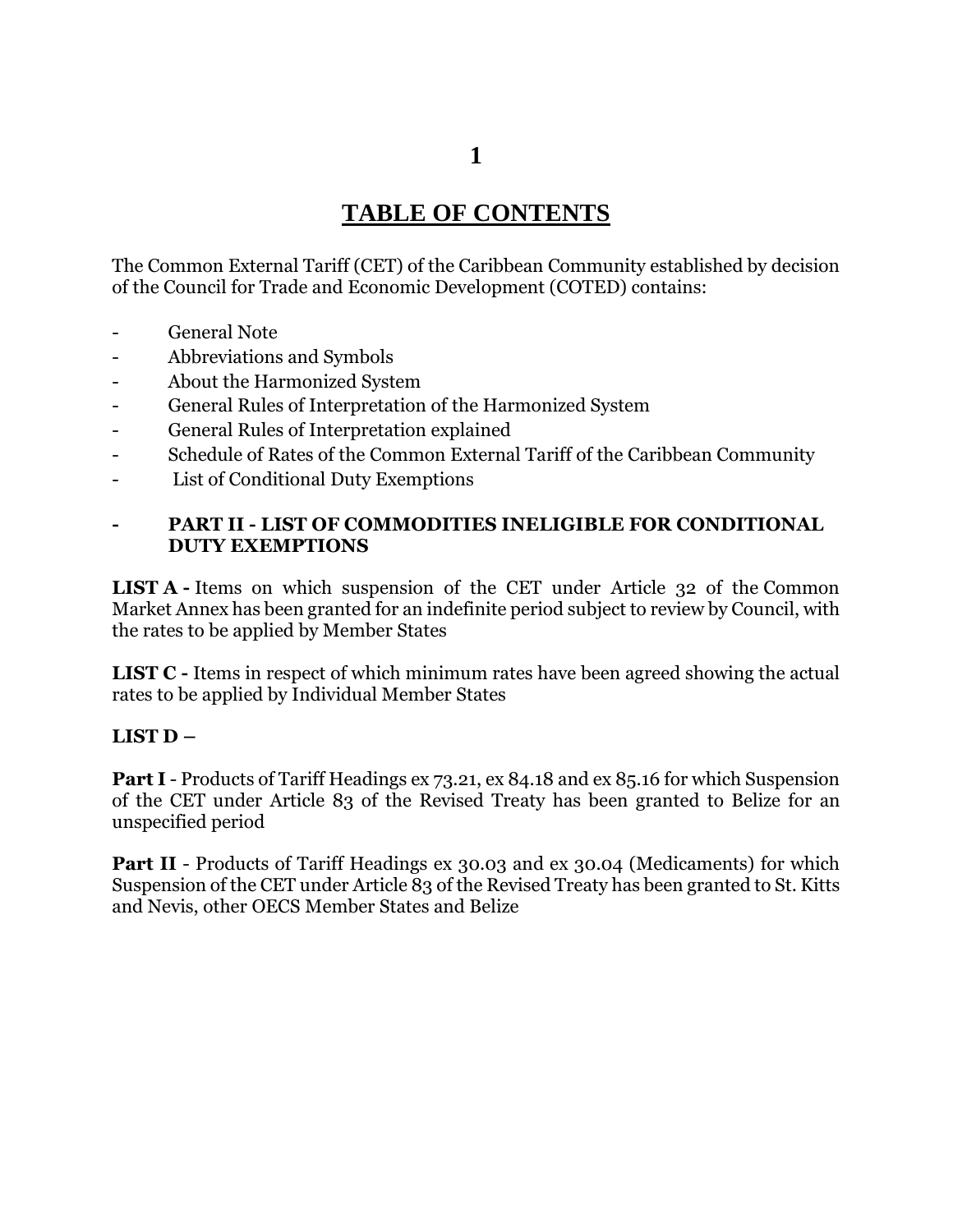#### **GENERAL NOTE**

The classification structure of the Schedule of Rates is based on the 2017 sixth edition Harmonized Commodity Description and Coding System, commonly known as the Harmonized System (HS). The Statistical Classification Numbers are based on the Standard International Trade Classification, Fourth Revision. The units for statistical classification are based on the metric system.

The General Rules for the Interpretation of the Harmonized System provide the principles on which classification under that System is based and are an integral part of the classification structure of the Schedule of Rates, as are the Section, Chapter and Additional CARICOM Guidelines.

The rates of duty shown in the Schedule of Rates will be applicable to imports from third countries into the Member States of the Caribbean Community as well as to goods traded among the Member States of the Caribbean Community which do not qualify for Community treatment.

In the Schedule of Rates, the letters **A, C and D** appear in the column headed rate of duty in several places throughout the Schedule. The inclusion of these letters instead of an actual tariff rate is intended to signify that reference should be made to one of the **Lists, A, C and D**, in which will be found the agreed Common External Tariff (CET) rates as well as the rates which the individual Member States will be applying pursuant to decisions taken by the Council for Trade and Economic Development.

The List of Conditional Duty Exemptions sets out those goods which, when imported for the purposes stated in the List, may be admitted into the importing Member State free of import duty or at a rate which is lower than that set down in the Schedule of Rates, subject always to the approval of the relevant Competent Authority of the Member State. LDC Member States may apply the facility of conditional duty exemption by the inclusion in their national Customs Tariffs of a `zero' rate, or a rate lower than that shown in the Schedule of Rates, in accordance with the decision of COTED to so reflect the duty relief. Conditional duty exemption would be accorded to all other items eligible therefor in accordance with the Rules Governing the Application of the List of Conditional Duty Exemptions.

In Part I of the List of Items Ineligible for Duty Exemption are set down those items which will not be eligible for the grant of exemption from duty (in whole or in part) where they are imported "For use in Industry, Agriculture, Fisheries, Forestry and Mining" **(Section I of the List of Conditional Duty Exemptions).**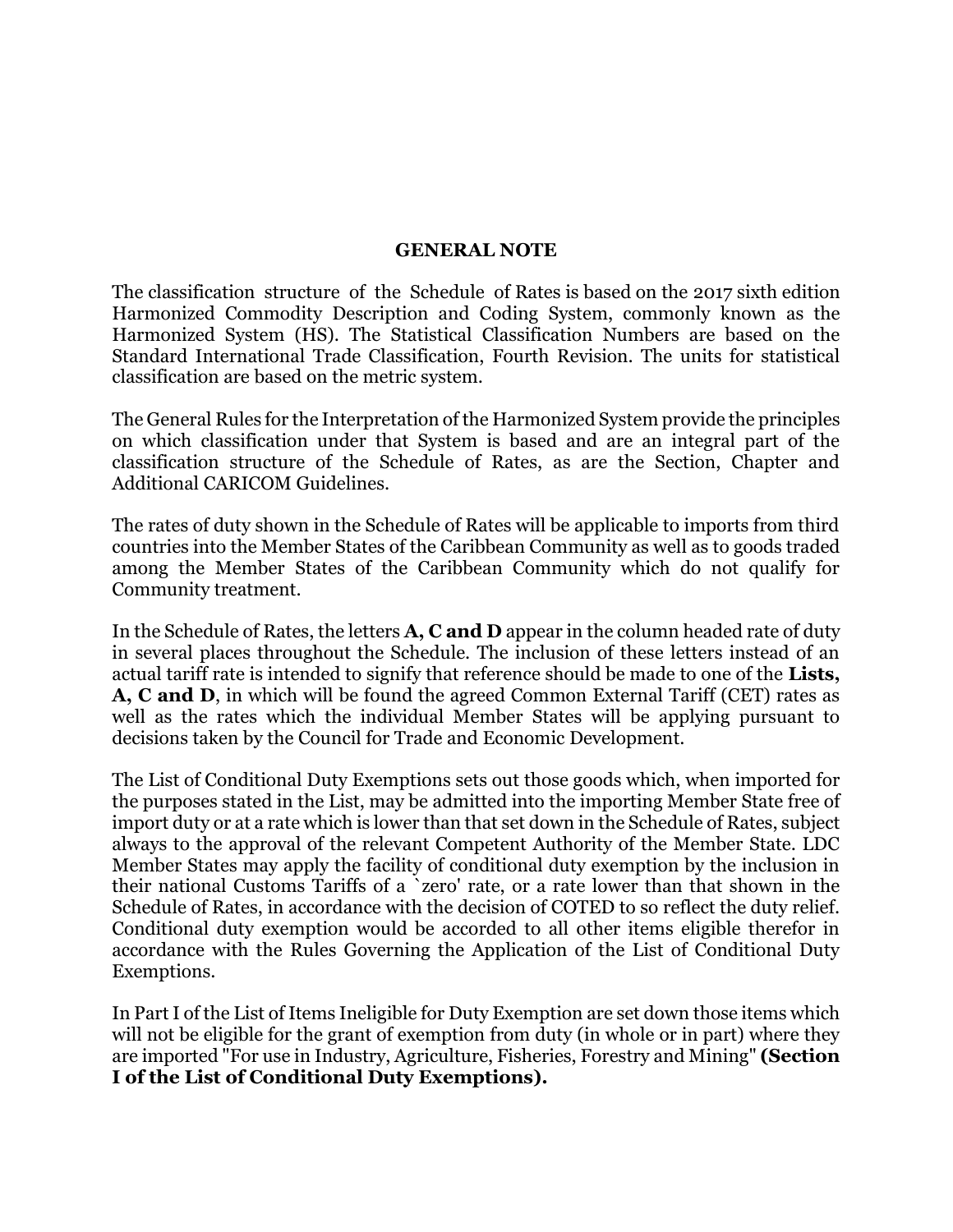At the same time, the items set down in **Parts I and II** of the List of Items Ineligible for Duty Exemption will not be eligible for the grant of exemption from duty (in whole or in part) where they are imported "For Other Approved Purposes" **(Section XI of the List of Conditional Duty Exemptions),** except where the items have been made available as gifts or on a concessionary basis.

The List of Items Ineligible for Duty Exemption includes those items produced in the Caribbean Community in quantities which are considered adequate to justify the application of tariff protection. These items will not be eligible for the grant of exemption from duty (in whole or in part) where they are imported for use in Industry, Agriculture, Fisheries, Forestry and Mining.

Except where the context otherwise requires, "per cent" or the symbol "%" means percentage of value.

**Lists A, C and D** provide as follows:

List A - A list of items on which suspension of the rates of duty in the Schedule of Rates under Article 83 of the Revised Treaty has been granted to Member States for an indefinite period subject to review by the COTED, with the rates to be applied by Member States;

**List C** - A list of items in respect of which minimum rates of duty have been agreed by the COTED, with the actual rates of duty to be applied by individual Member States;

**List D - Parts I and II** - Additional items in respect of which Suspension of the CET under Article 83 of the revised Treaty has been granted to St. Kitts and Nevis, other OECS Member States and Belize, with the actual Rates to be applied by those Member States.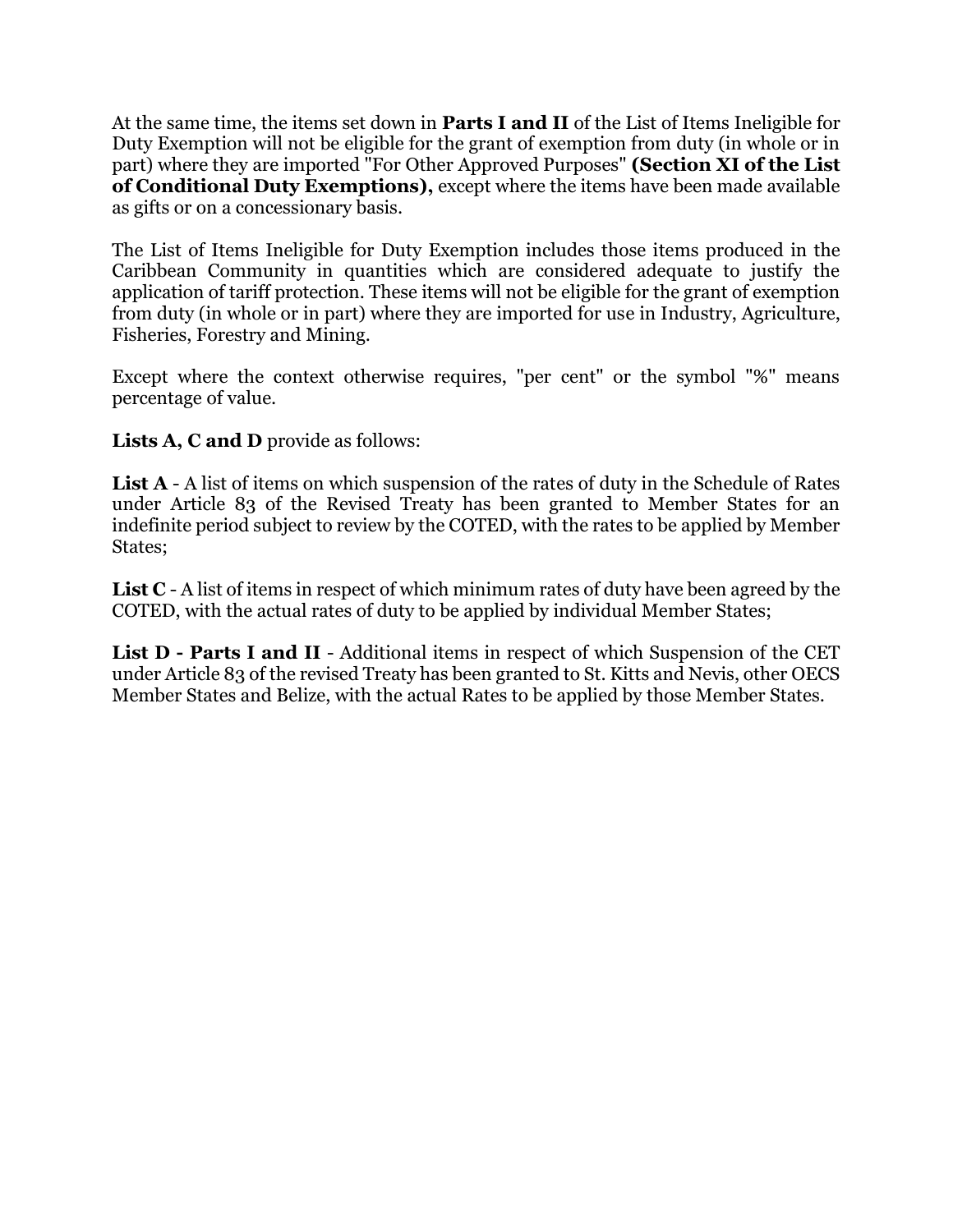# **ABBREVIATIONS AND SYMBOLS**

| AC              | alternating current                           |
|-----------------|-----------------------------------------------|
| <b>ASTM</b>     | <b>American Society for Testing Materials</b> |
| Bq              | becquerel                                     |
| ${}_{0}C$       | degree(s) Celsius                             |
| cc              | cubic centimetre(s)                           |
| cg              | centigram(s)                                  |
| cm              | centimetre(s)                                 |
| cm <sub>2</sub> | square centimetre(s)                          |
| cm <sub>3</sub> | cubic centimetre(s)                           |
| cN              | centinewton(s)                                |
| 3600            | 360 degrees                                   |
| DC              | direct current                                |
| g               | gram(s)                                       |
| g.v.w           | gross vehicle weight                          |
| Hz              | hertz                                         |
| <b>IR</b>       | infra-red                                     |
| kcal            | kilocalorie(s)                                |
| kg              | kilogram(s)                                   |
| kgf             | kilogram force                                |
| kN              | kilonewton(s)                                 |
| kPa             | kilopascal(s)                                 |
| kV              | kilovolt(s)                                   |
| <b>kVA</b>      | kilovolt(s)-ampere(s)                         |
| kvar            | kilovolt(s)-ampere(s)-reactive                |
| kW              | kilowatt(s)                                   |
| kWh             | kilowatt hour(s)                              |
| l               | litre(s)                                      |
| m               | metre(s)                                      |
| $m-$            | meta                                          |
| m <sub>2</sub>  | square metre(s)                               |
| m <sub>3</sub>  | cubic metre(s)                                |
| μCi             | microcurie                                    |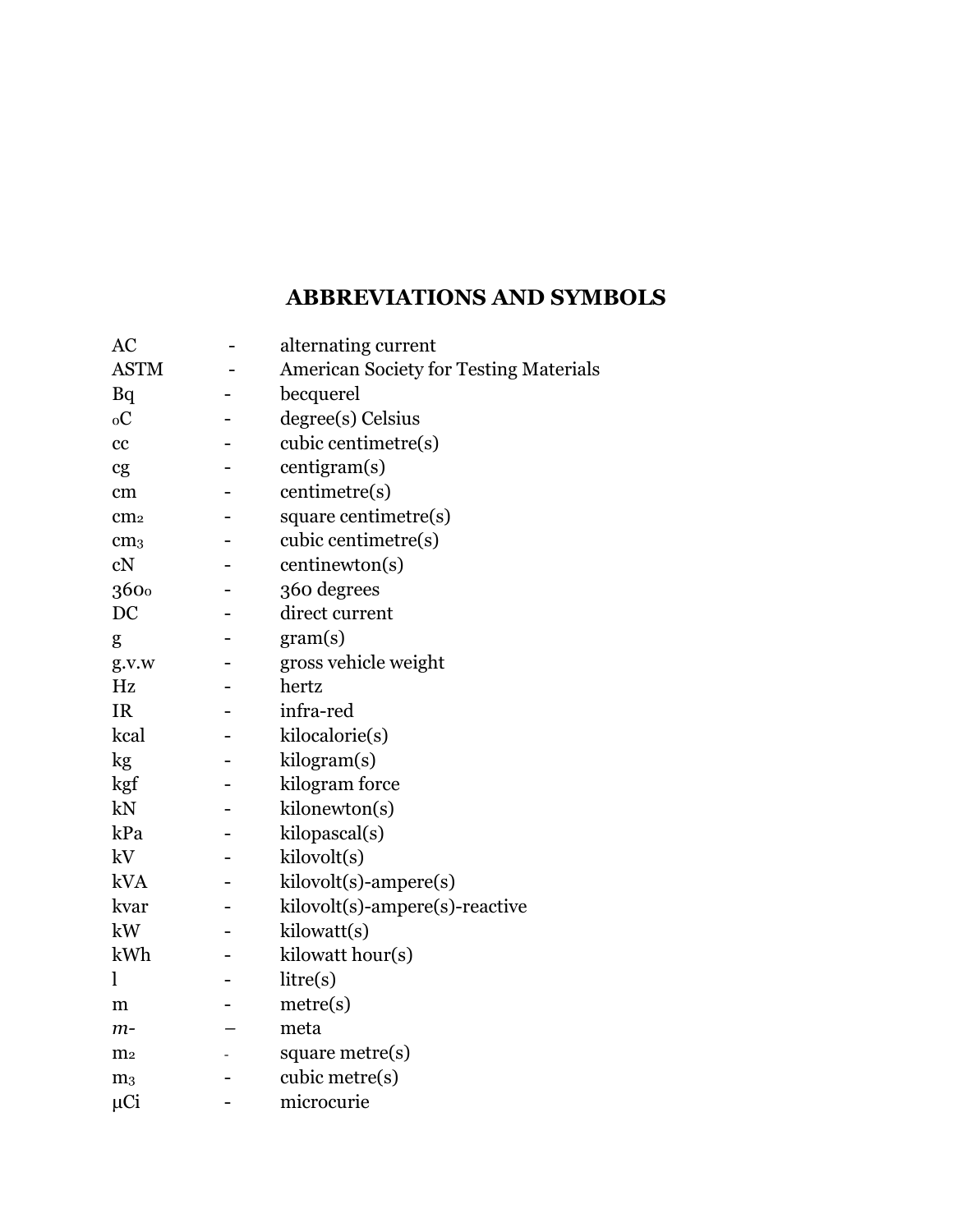| mg          | milligram(s)              |
|-------------|---------------------------|
| mm          | millimetre(s)             |
| mN          | millinewton(s)            |
| MPa         | megapascal(s)             |
| N           | newton(s)                 |
| No.         | number                    |
| $O -$       | ortho-                    |
| $p-$        | para                      |
| t           | tonne(s)                  |
| <b>PVC</b>  | polyvinyl chloride        |
| r.p.m.      | revolutions per minute    |
| u           | pieces/items              |
| u(jeu/pack) | packs                     |
| UV          | ultra-violet              |
| V           | volt(s)                   |
| vol.        | volume                    |
| W           | watt(s)                   |
| %           | percent                   |
| Xo          | $x \text{ degree}(s)$     |
| 2u          | pairs                     |
| 12u         | dozens                    |
| 1,000u      | thousands of pieces/items |
|             |                           |

# **Examples**

| 1500 g/m <sup>2</sup> | $\sim$ 10 $\pm$  | means one thousand five hundred grams per square metre |
|-----------------------|------------------|--------------------------------------------------------|
| 15 <sub>0</sub> C     | $\sim$ 100 $\mu$ | means fifteen degrees Celsius                          |
| 1,000 kWh             | $\sim$ $-$       | means one thousand kilowatt hours                      |
| 1,000 u               | $\sim$           | means thousands of pieces/items                        |
|                       |                  |                                                        |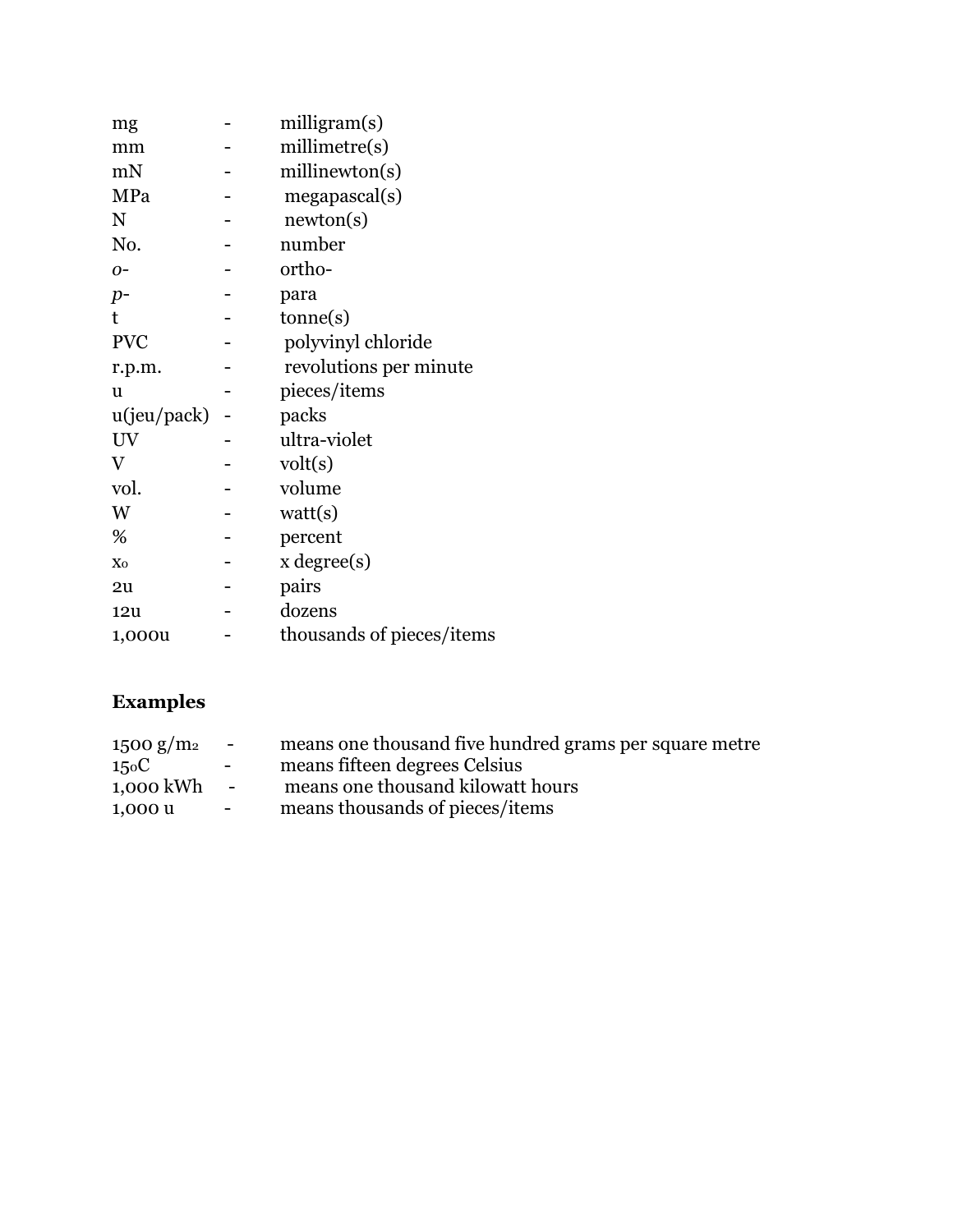### **ABOUT THE HARMONIZED SYSTEM**

The Harmonized Commodity Description and Coding Systems, usually referred to as the

"Harmonized System" or "HS", is a multipurpose 6-digit international commodity classification system used by governments, international organizations, as well as the private sector, as a basis for customs tariffs, international trade statistics, freight rates and production statistics. It is applied worldwide by over 180 countries which, together, roughly represent 98% of goods in international trade.

It is also a tool for the administration and enforcement of various national and international trade policies (e.g., Customs duties, Customs valuation, Rules of origin and monitoring quotas), for bilateral and multilateral trade negotiations (e.g., at the WTO) and for economic research and analysis. Over the years since its introduction in October 1988, the Harmonized System has become a truly universal and internationally accepted economic language, thus an indispensable tool in international trade. It offers uniformity in the treatment of goods from one country to another, for example -

- raders obtain consistent tariff treatment for imported goods
- researchers benefit from consistent classes of goods for trade statistics
- transporters can use consistent codes for commodities in trade
- economic negotiators can accurately compare trade figures.

The caretaker of the Harmonized System is the World Customs Organization (officially,

the Customs Co-operation Council).

#### **GENERAL STRUCTURE**

The Harmonized System is a six-digit numbering system which has a logical class structure supported by Rules of Interpretation, as well as by a network of legal notes, in order to achieve the utmost in uniform classification of goods worldwide. It consists of 21 Sections, divided into 97 Chapters which comprise about 5,000 commodity classes.

It should be noted that Chapter 77 contains no classes and is reserved for possible future use in the Harmonized System, while Chapters 98 and 99 are used by Customs Administrations for national purposes to apply, for example, special transactions in trade.

The numbering system actually begins with the Chapter, then with the four-digit Headings, then the six-digit subheadings being divisions of headings. The subheadings of the System are denoted by dashes, the one-dash subheadings being the primary divisions of a Heading, then the two-dash being the division of a one-dash subheading.

In the Harmonized System, many Sections and Chapters are preceded by Notes. These are known as Legal Notes because they have legal force as an integral part of the Harmonized System and, hence, the Customs Tariff which uses it as a basis. Section Notes, Chapter Notes and Subheading Notes are included in the international core of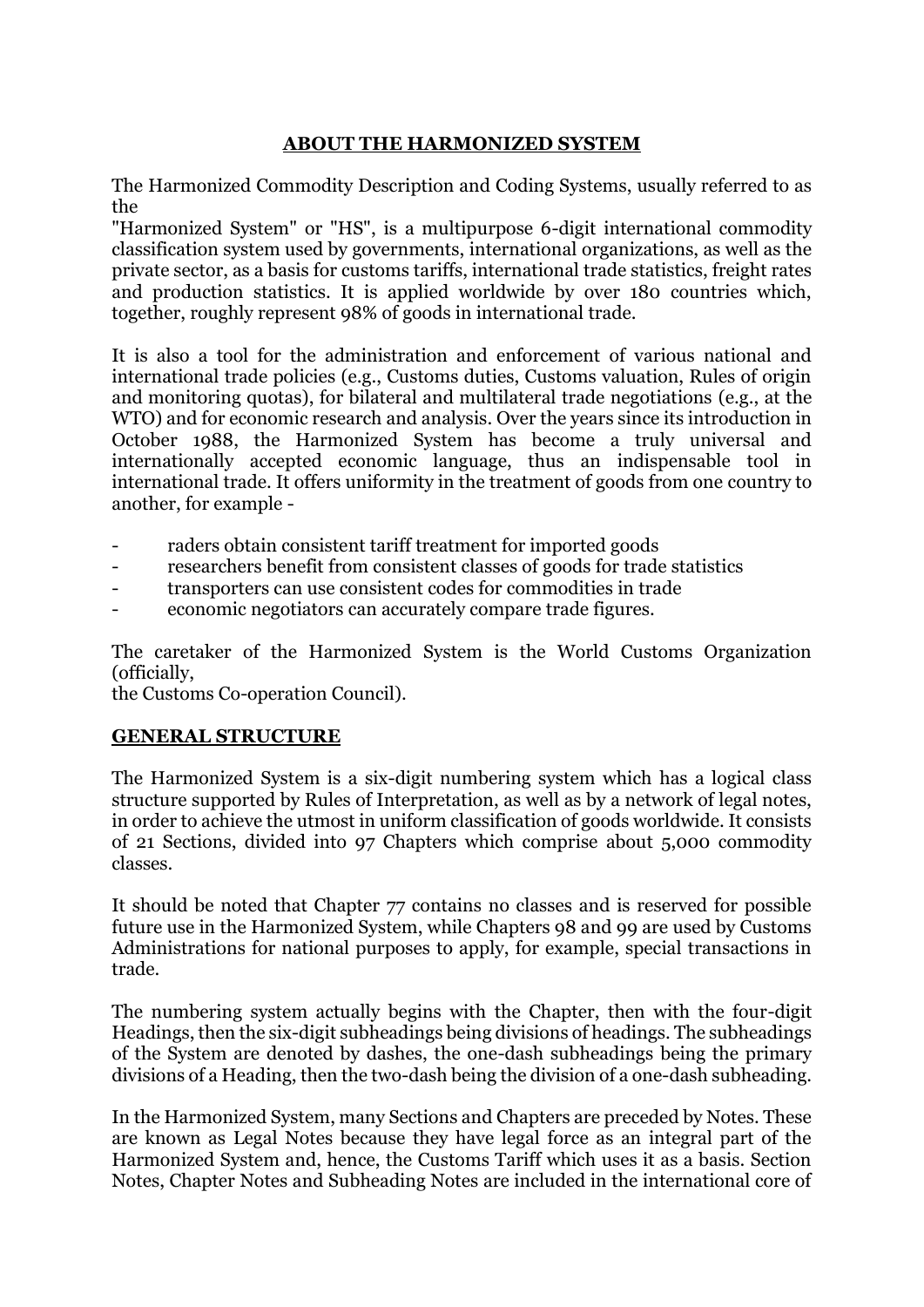the Harmonized System Nomenclature. The international Legal Notes define the precise scope and limits of each Chapter, Section, Heading or Subheading. In the CET, there are also some Additional CARICOM Notes which have the same legal force as the Notes in the Harmonized System.

## **GENERAL RULES FOR THE INTERPRETATION OF THE HARMONIZED SYSTEM**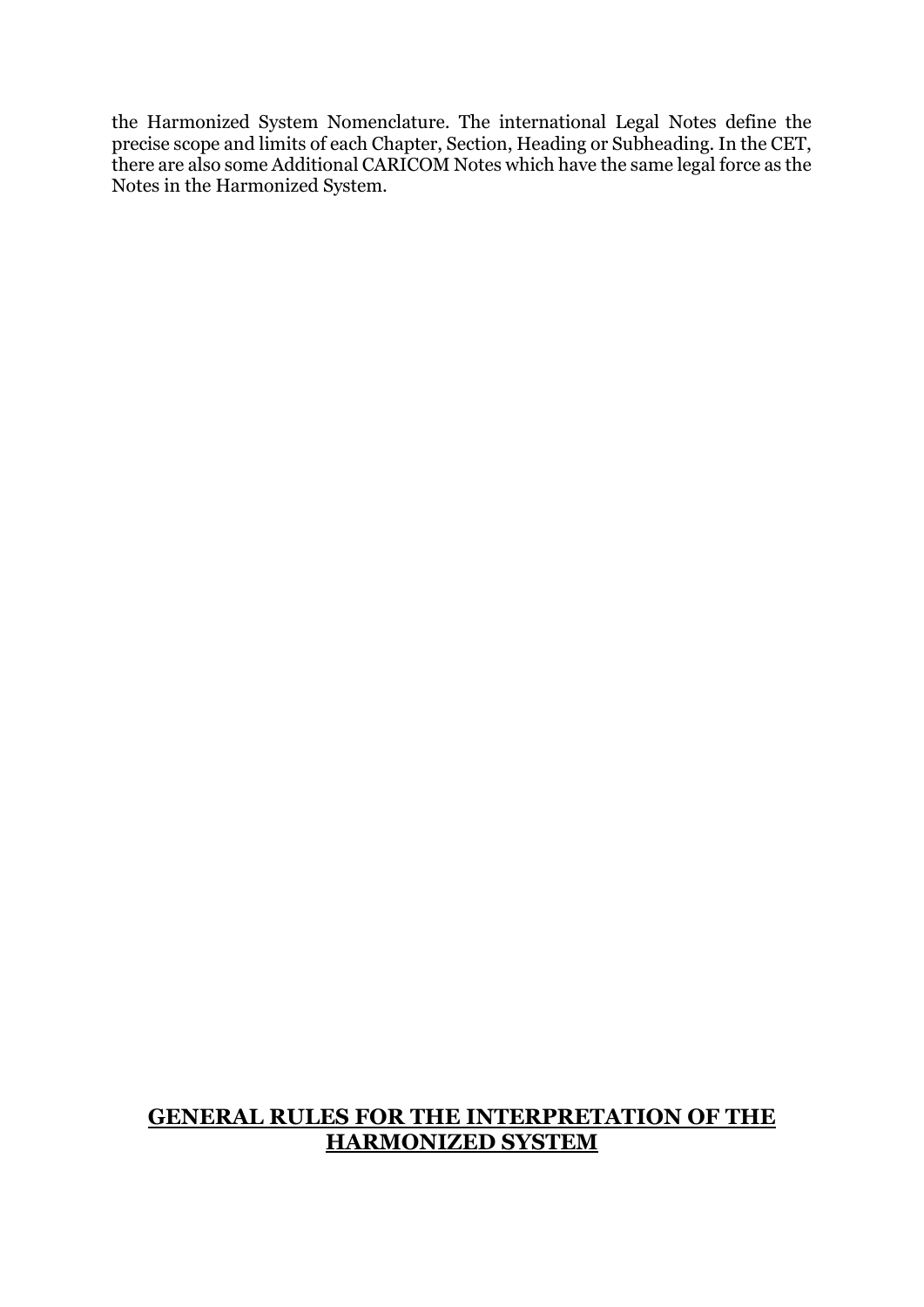Classification of goods in the Nomenclature shall be governed by the following principles:

## **Rule 1**

The titles of Sections, Chapters and Subchapters are provided for ease of reference only; for legal purposes, classification shall be determined according to the terms of the Headings and any relative Section or Chapter Notes and, provided such Headings or Notes do not otherwise require, according to the following provisions.

## **Rule 2**

- (a) Any reference in a Heading to an article shall be taken to include a reference to that article incomplete or unfinished, provided that, as presented, the incomplete or unfinished article has the essential character of the complete or finished article. It shall also be taken to include a reference to that article complete or finished (or falling to be classified as complete or finished by virtue of this Rule), presented unassembled or disassembled.
- (b) Any reference in a Heading to a material or substance shall be taken to include a reference to mixtures or combinations of that material or substance with other materials or substances. Any reference to goods of a given material or substance shall be taken to include a reference to goods consisting wholly or partly of such material or substance. The classification of goods consisting of more than one material or substance shall be according to the principles of Rule 3.

#### **Rule 3**

When by application of Rule 2(b) or for any other reason, goods are, *prima facie*, classifiable under two or more Headings, classification shall be effected as follows:

- (a) The Heading which provides the most specific description shall be preferred to Headings providing a more general description. However, when two or more Headings each refer to part only of the materials or substances contained in mixed or composite goods or to part only of the items in a set put up for retail sale, those Headings are to be regarded as equally specific in relation to those goods, even if one of them gives a more complete or precise description of the goods.
- (b) Mixtures, composite goods consisting of different materials or made up of different components, and goods put up in sets for retail sale, which cannot be classified by reference to 3(a), shall be classified as if they consisted of the material or component which gives them their essential character, insofar as this criterion is applicable.
- (c) When goods cannot be classified by reference to  $3(a)$  or  $3(b)$ , they shall be classified under the Heading which occurs last in numerical order among those which equally merit consideration.

#### **Rule 4**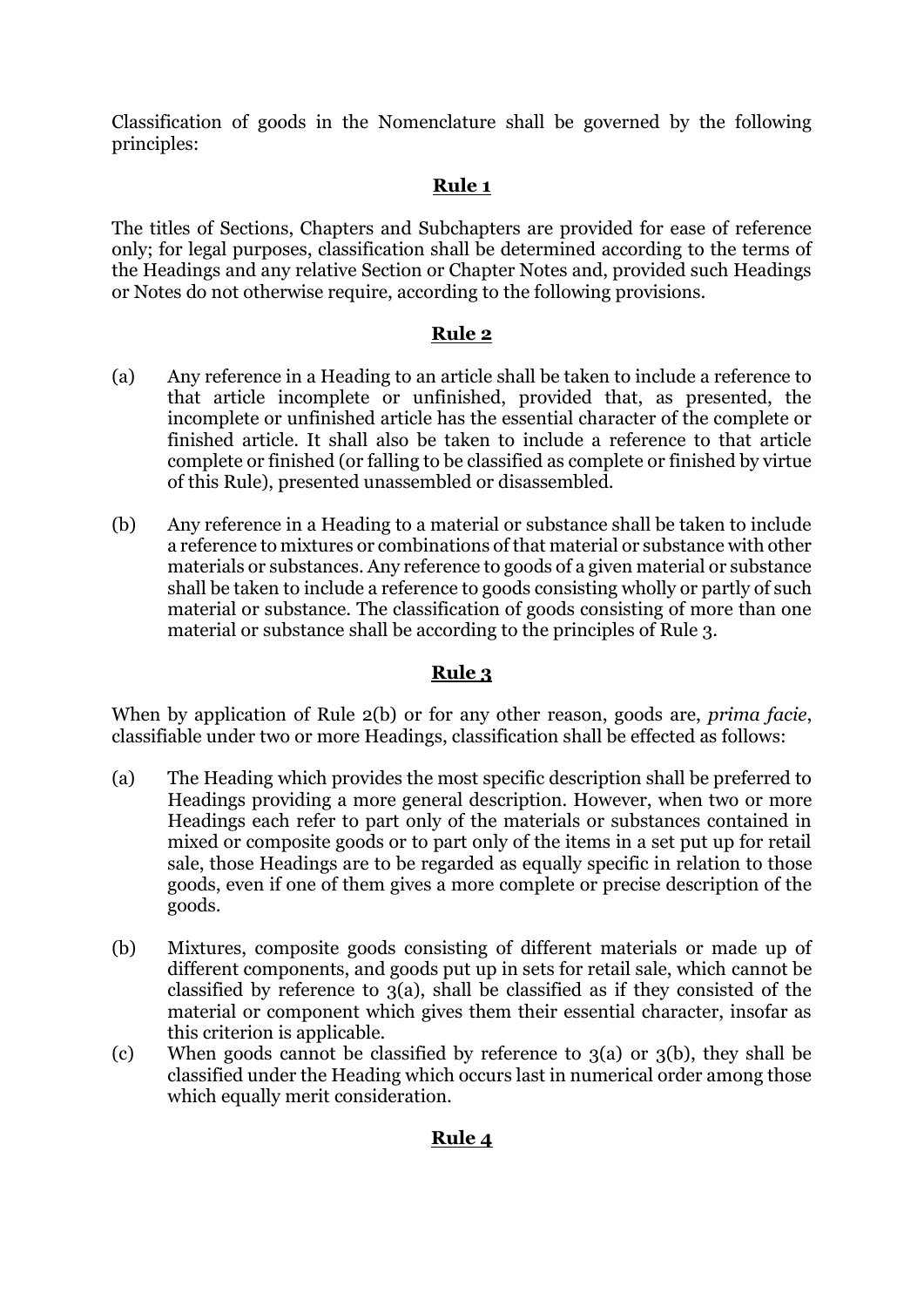Goods which can not be classified in accordance with the above Rules shall be classified under the Heading appropriate to the goods to which they are most akin.

#### **Rule 5**

In addition to the foregoing provisions, the following Rules shall apply in respect of the goods referred to therein:

- (a) Camera cases, musical instrument cases, gun cases, drawing instrument cases, necklace cases and similar containers, specially shaped or fitted to contain a specific article or set of articles, suitable for long-term use and presented with the articles for which they are intended, shall be classified with such articles when of a kind normally sold therewith. This Rule does not, however, apply to containers which give the whole its essential character.
- (b) Subject to the provisions of Rule 5(a) above, packing materials and packing containers presented with the goods therein shall be classified with the goods if they are of a kind normally used for packing such goods. However, this provision is not binding when such packing materials or packing containers are clearly suitable for repetitive use.

#### **Rule 6**

For legal purposes, the classification of goods in the Subheadings of a Heading shall be determined according to the terms of those Subheadings and any related Subheading Notes and, *mutatis mutandis*, to the above Rules, on the understanding that only Subheadings at the same level are comparable. For the purposes of this Rule the relative Section and Chapter Notes also apply, unless the context otherwise requires.

#### **ADDITIONAL RULE FOR THE INTERPRETATION OF THE COMMON EXTERNAL TARIFF (CET)**

The classification of goods in a CET tariff item is determined according to the terms of the General Rules for the Interpretation of the Harmonized System. For the purpose of this Rule the relative Section, Chapter and Subheading Notes, as well as, any related CARICOM Additional Note, must be considered, and only Harmonized System Subheadings and CET tariff items at the same level may be compared.

#### **THE GENERAL RULES EXPLAINED**

The six General Rules for the Interpretation of the Harmonized System are, in fact, the most important legal text and constitute the backbone of this commodity classification. Whether users realize it or not, all commodities are classified according to these Rules which ensure that a product is classified in only one Heading or Subheading to the exclusions of any other with justifiable legal interpretation. Rules 1 to 5 applies to classification in Headings, while Rule 6 applies to classification in the Subheadings.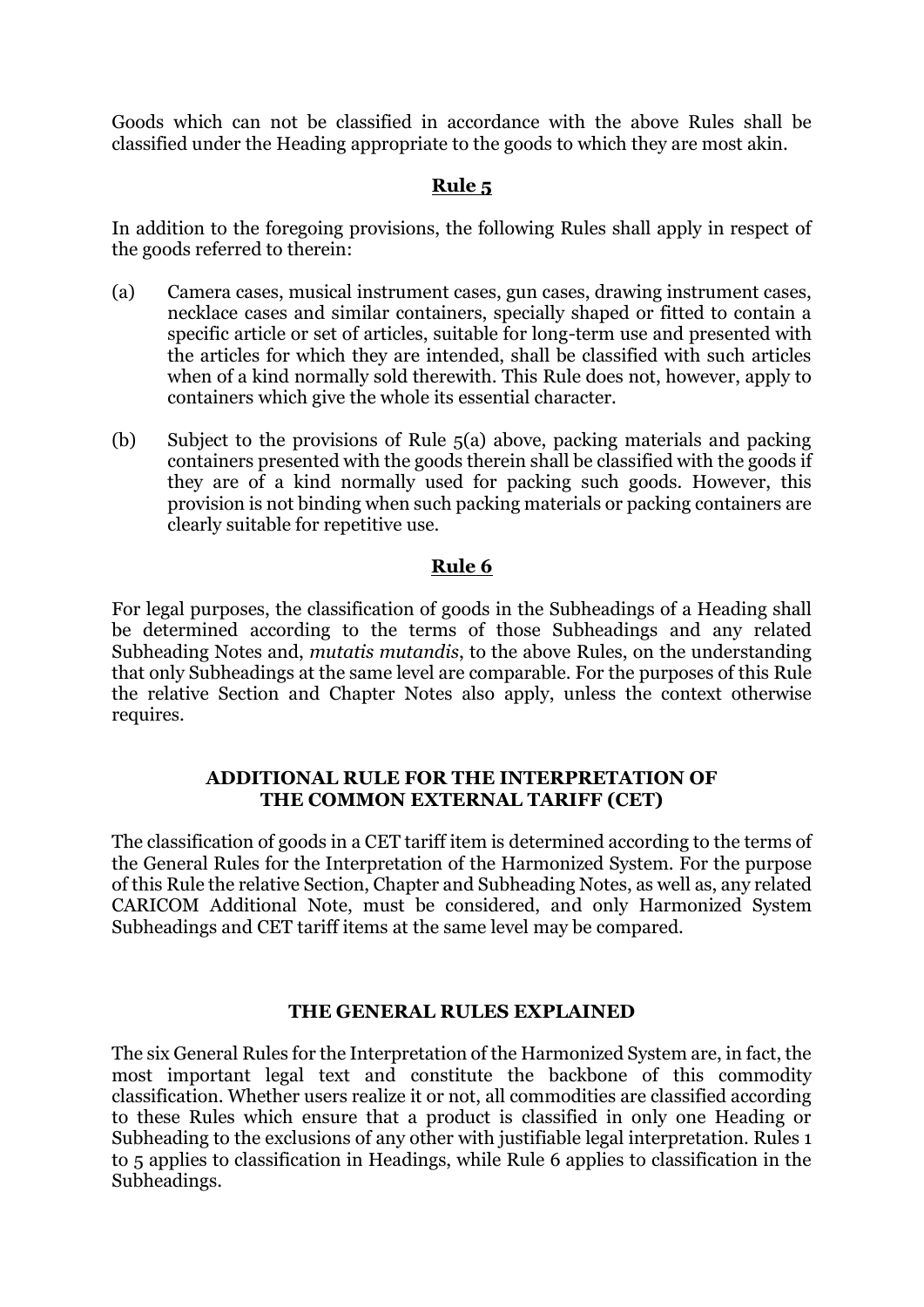These Rules give the framework used to determine the classification of goods presented to a Customs Administration. If the goods cannot be easily determined by using Rule 1 or 2 as described below, then importer or agent usually consult with the National Customs Administration.

Here, we will examine each of the Rules which, it will be shown, are applied in numerical sequence.

#### **GENERAL RULES FOR THE INTERPRETATION OF THE HARMONIZED SYSTEM**

Classification of goods in the Nomenclature shall be governed by the following principles:

#### **Rule 1**

**The titles of Sections, Chapters and Subchapters are provided for ease of reference only; for legal purposes, classification shall be determined according to the terms of the Headings and any relative Section or Chapter Notes and, provided such Headings or Notes do not otherwise require, according to the following provisions.**

This Rule is paramount and takes precedence over all the others. It is likely that over 90% of all goods are classified according to this rather straightforward Rule.

It states that the titles of Sections and Chapters are not part of the legal texts, that is, they have no legal force. As it is practically impossible to list all goods which might fit into a Section or Chapter, the titles are only guidelines which give a general indication of what types of goods are covered, or where specific goods are likely to be located.

It also states that, for legal purposes, classification is determined by the terms of the Headings and of the Legal Notes. In other words, a user must examine all Legal Notes (that is Section Notes, Chapter Notes, Subheading Notes and Additional CARICOM Guidelines (i.e. inclusions, exclusions, definitions, etc.) under a Section or Chapter, then determine the Heading text which give the most appropriate description of the goods to be classified. Or, vice versa, after an appropriate Heading text is found, the Legal Notes must be examined to ensure that it is the correct one. This Rule sets the hierarchical order by stating that, if it is not possible to determine with certainty the Heading for a commodity, then classification is effected by applying the other Rules of Interpretation, for example, when two Headings are both equally appropriate classes for the goods.

#### **Rule 2**

**(a) Any reference in a Heading to an article shall be taken to include a reference to that article incomplete or unfinished, provided that, as presented, the incomplete or unfinished article has the essential character of the complete or finished article. It shall also be taken to include a reference to that article complete or finished (or falling to**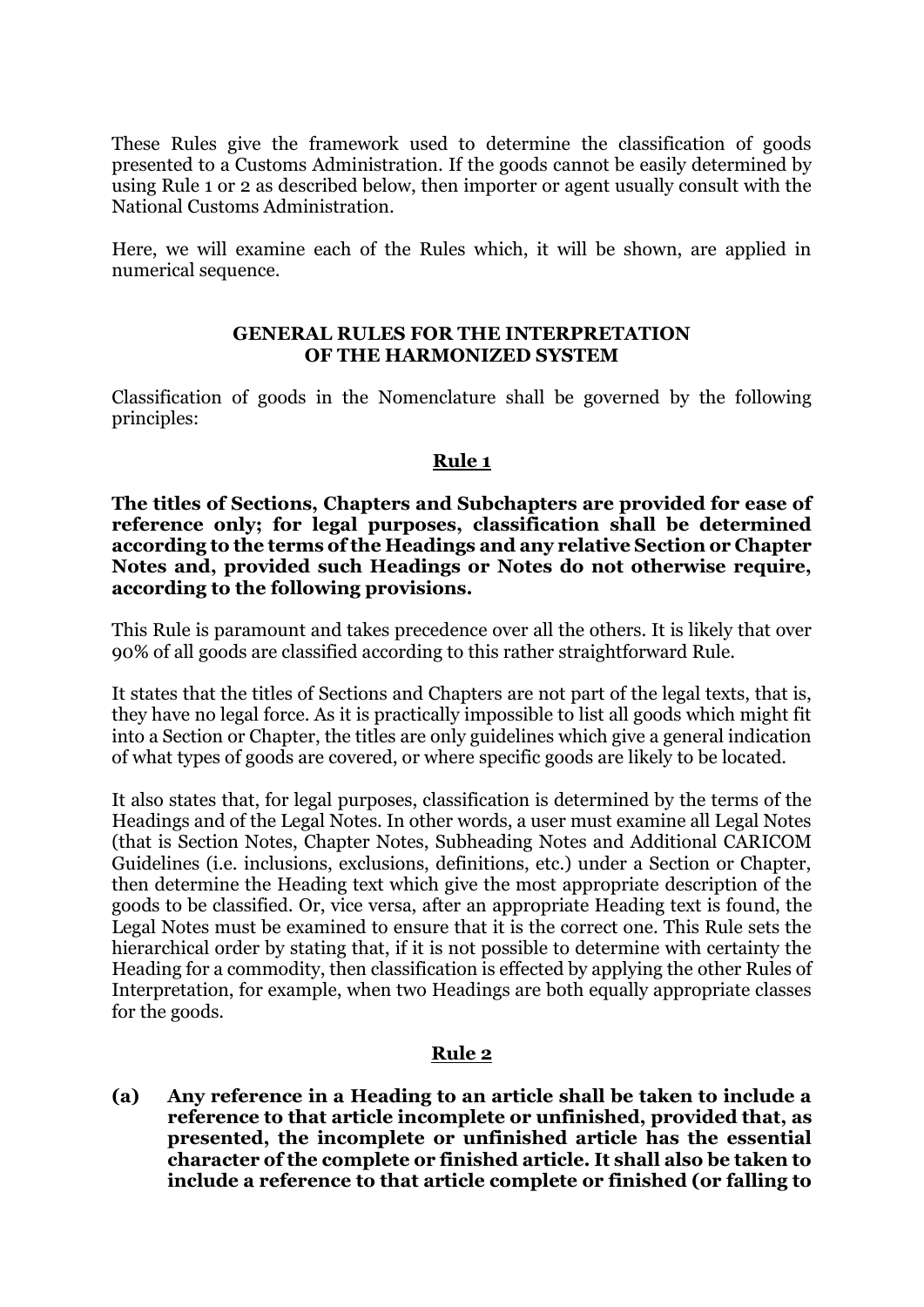#### **be classified as complete or finished by virtue of this Rule), presented unassembled or disassembled.**

This Rule essentially states that articles classifiable in a Heading will include those -

- (i) articles which are incomplete or unfinished but have the essential character of the complete or finished article. For example automobiles without their engines or without wheels belong in 87.03 as automobiles. This part of Rule 2(a) extends to blanks which have been shaped and resemble the finished article, but which are unusable until the article is completed. For example, stainless steel table knife blanks which have the general shape of table knives but which are not completed nor sharpened and ready for use belong in 82.11. It is important that the products have the essential shape of the article in question to be regarded as blanks.
- (ii) unassembled or disassembled articles which are incomplete or unfinished but have the essential character of the complete or finished article. For example, unassembled hunting rifles without the bolt are classified as hunting rifles (93.03).
- (iii) unassembled or disassembled articles which are complete or finished article. For example, a crate containing unassembled bicycles which have all the parts are classified in 87.12. They would likely be presented unassembled for ease of transport. It should be noted that extra parts are to be classified separately. Only the parts necessary to assemble one complete article are to be classified as that article. It should also be noted that, if the Heading text or the Legal Notes specifically exclude incomplete, unfinished, unassembled or disassembled articles from the Heading, then Rule 2(a) can not apply. The goods would therefor be classified in accordance with Rule 1.
- **(a) Any reference in a Heading to a material or substance shall be taken to include a reference to mixtures or combinations of that material or substance with other materials or substances. Any reference to goods of a given material or substance shall be taken to include a reference to goods consisting wholly or partly of such material or substance. The classification of goods consisting of more than one material or substance shall be according to the principles of Rule 3.**

There are three parts to Rule 2(b) which, in fact, extends the scope of a great number of

Headings in the Harmonized System.

The first part deals with materials or substances mixed or combined with other materials or substances. A Heading in which there is reference to a given material or substance will include mixtures or combinations of that material or substance.

The second parts deals with goods of a given material or substance. It states that such goods includes those goods consisting wholly or partly of such material or substance.

The third part states that the goods mentioned in the first and second part are classified according to the principles of Rule 3. It is noted that Rule 2(b) does not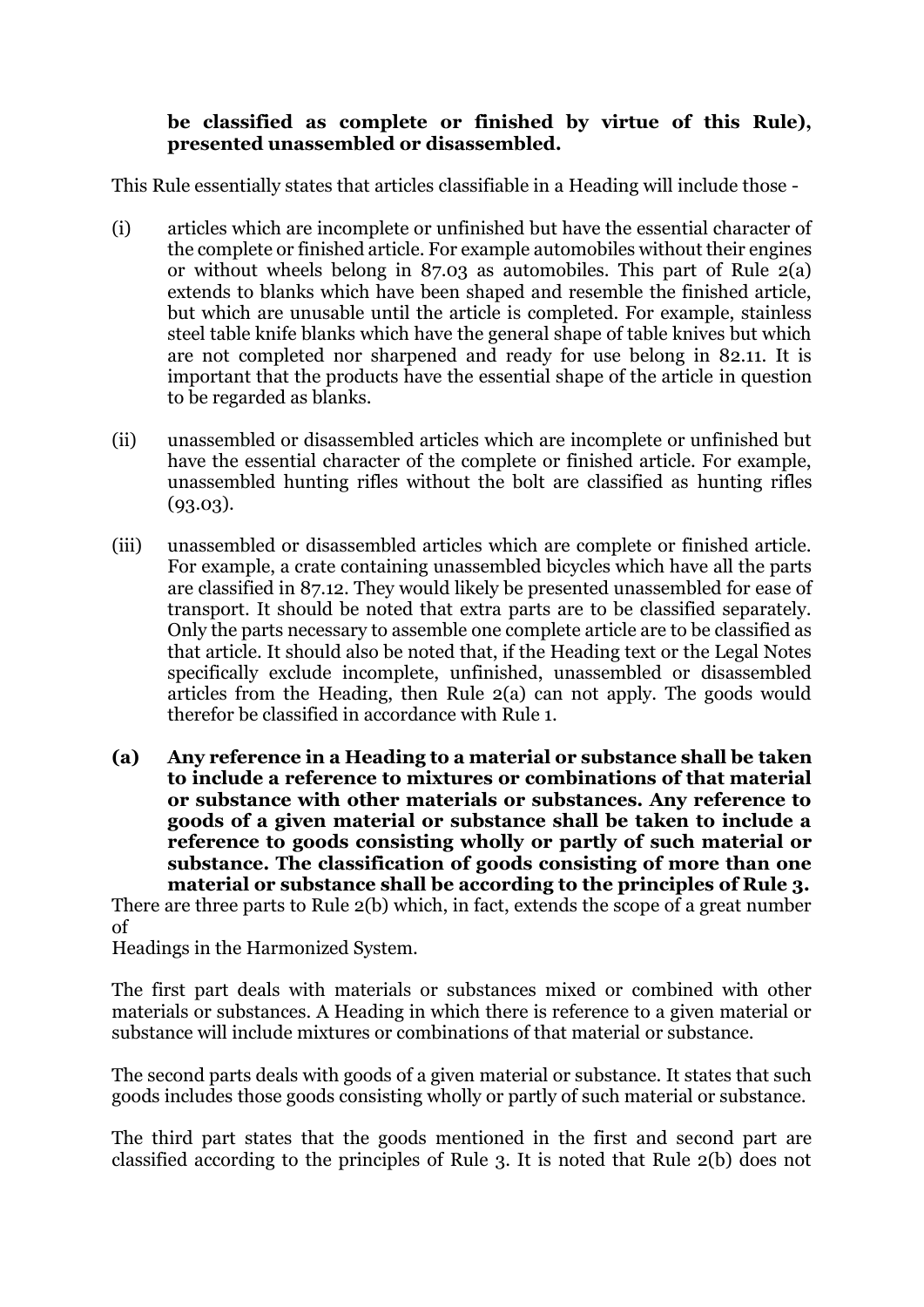inform users on how to classify the goods, but merely states that, in such circumstances, Rule 3 applies.

Similar to Rule 2(a), it should also be noted that, if the Heading text or a Legal Notes referring to the Heading specifically exclude or specifically includes mixtures or combinations, then Rule 2(b) can not apply. The goods would therefore be classified in accordance with Rule 1.

Also, if a material or substance when mixed or combined completely changes, or is entirely deprived of its character or nature, or can no longer answers the description as stated in a Heading text, then Rule 2 cannot apply.

#### **Rule 3**

#### **When by application of Rule 2(b) or for any other reason, goods are,**  *prima facie***, classifiable under two or more Headings, classification shall be effected as follows:**

This preamble of Rule 3 states that when, because of Rule 2(b) or for any other reason, goods are, at first sight, classifiable under two or more Headings, then the following three Rules apply. The order of these Rules is important. First, 3(a) is considered, and if that fails, then Rule 3(b) is considered, and if that fails, Rule 3(c) is considered, in that order.

It should be recalled that Rule 1 is paramount, and users must ensure that the terms of Headings or associated Legal Notes do not otherwise require before moving on to Rule 3. So, the texts of all appropriate Headings and the Legal Notes (of Sections and Chapters) must always be examined in detail.

The priority of Rules  $3(a)$ ,  $3(b)$  and  $3(c)$  in summary are -

- $\Box$ specific description
- $\Box$ essential character
- $\Box$ numerical order
- **3(a) The Heading which provides the most specific description shall be preferred to Headings providing a more general description. However, when two or more Headings each refer to part only of the materials or substances contained in mixed or composite goods or to part only of the items in a set put up for retail sale, those Headings are to be regarded as equally specific in relation to those goods, even if one of them gives a more complete or precise description of the goods.**

Rule 3(a) deals mainly with specific description of the goods. There are two parts to this Rule.

The first part (the first sentence) refers to the Heading texts themselves, and generally does not cover mixed or composite materials or substances, nor to items in a set put up for retail sale. A Heading which give a specific description of the goods (the one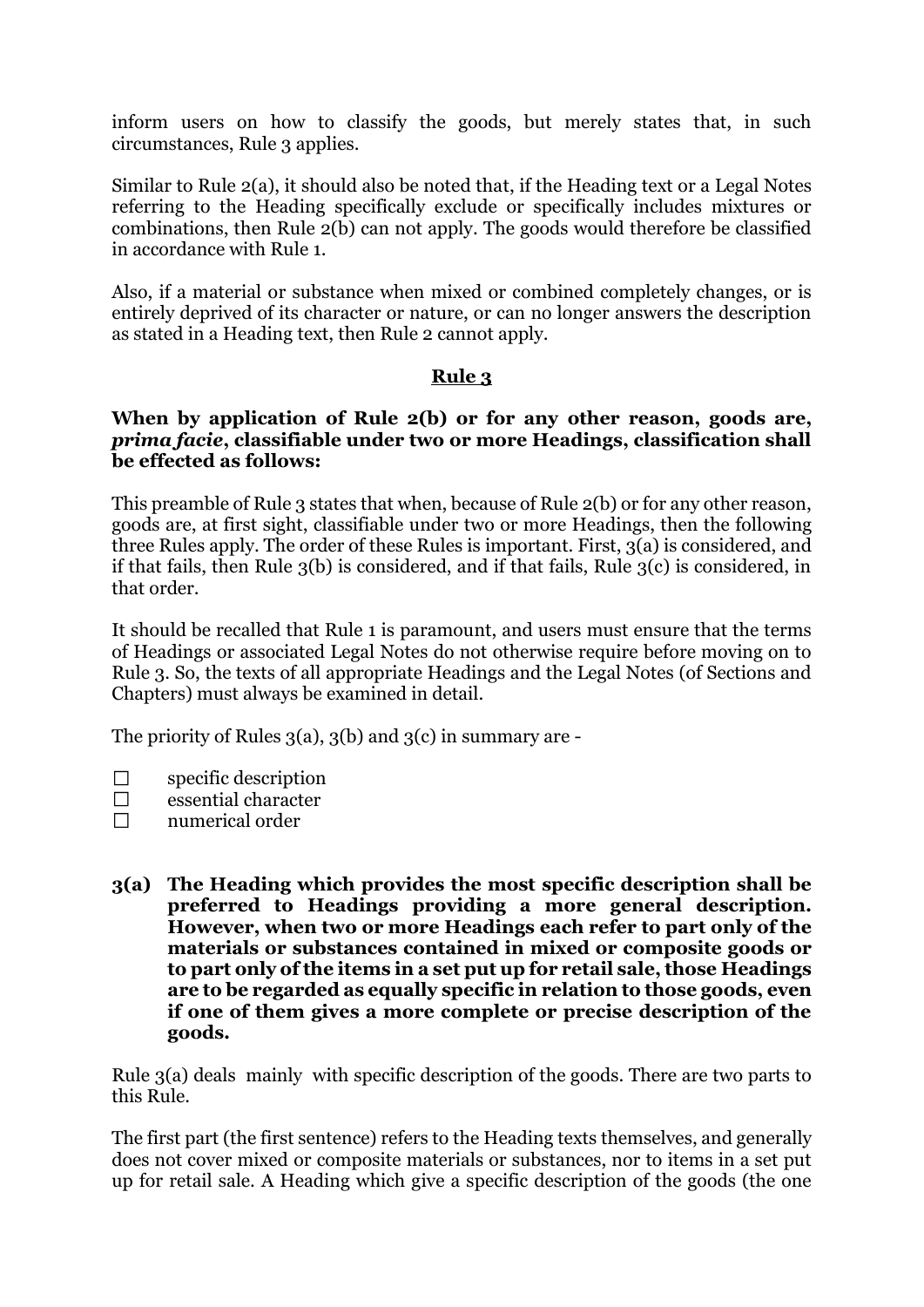which comes closest to actually naming the product) will be preferred to a Heading which give a more general description. In other words, according to this Rule, classification is achieved by giving preference to the Heading which describes the intrinsic characteristics of goods (that is, what they actually consist of) as opposed to a Heading which gives other details, for example, their end use.

Users are usually able to come to a conclusion about which text give a more specific description of the goods. However, depending on the product, it can occasionally be very difficult to determine and, following a proper examination of the Headings involved, it might be necessary to proceed to Rule 3(b).

The second part (the second sentence) deals generally with the classification of mixed or composite goods, as well as with items in a set put up for retail sale.

If more than one Heading mention only part of the material or substance in a mixed or composite goods, then both are said to be equally specific even if one of them give a more complete or precise description.

The same principle is applied with regard to items in a set put up for retail sale. If more than one Heading refer to one of the items in the set, then those Headings are said to be equally specific even if one of them give a more complete or precise description. Goods in sets put up for retail sale are those which -

- $\Box$ consist of two or more articles
- $\Box$ together meet a particular need or carry out a specific activity
- $\Box$ are put up in a common container or in a manner suitable for sale directly to users without repacking.

All three (3) conditions must be met.

Note that the second part of Rule 3(a) does not state how to classify products when more than one Heading are so regarded as equally specific. Users must then proceed to Rule 3(b).

It should again be recalled that, as always, Rule 1 is paramount, and users must ensure that the terms of Headings or associated Legal Notes do not otherwise require before moving on to Rule 3(b). So, the texts of all appropriate Headings and the Legal Notes (of Sections and Chapters) must always be examined in detail.

**3(b) Mixtures, composite goods consisting of different materials or made up of different components, and goods put up in sets for retail sale, which cannot be classified by reference to 3(a), shall be classified as if they consisted of the material or component which gives them their essential character, insofar as this criterion is applicable.**

Rule 3(b) give the classification principle if goods cannot be classified with Rule 3(a). It deals with the essential character of the goods.

This Rule only relates to –

 $\Box$ mixtures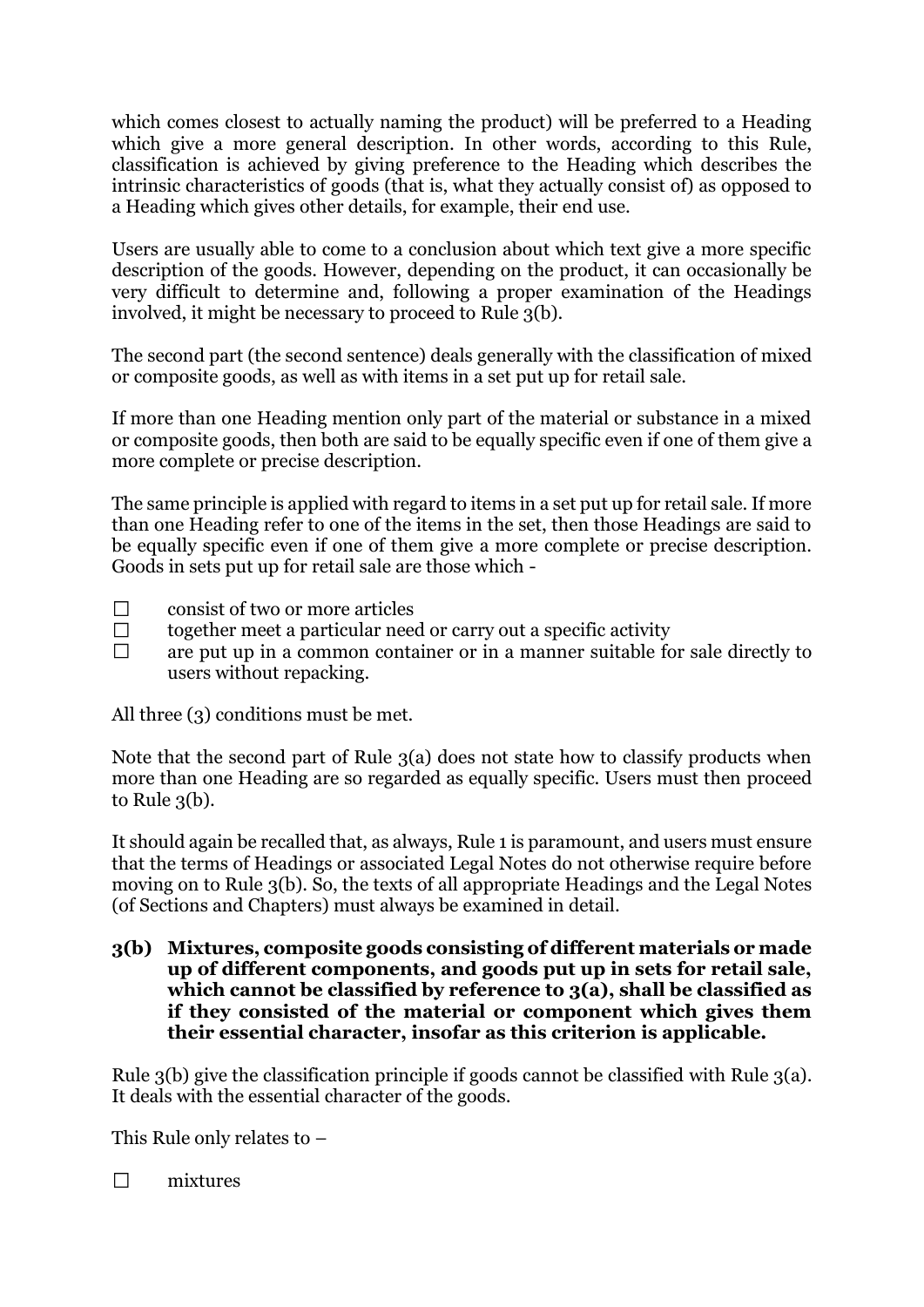$\Box$ composite goods

 $\Box$ goods put up in sets for retail sales

In all cases, classification is determined according to the material or component which can be regarded as conferring the essential character on the mixture, composite good or set for retail sale, assuming that this criterion can be applied. Essential character will vary depending on the type of good in question. Some of the factors which *might* determine the essential character of a product are:

| quantity                 |
|--------------------------|
| bulk                     |
| weight                   |
| value                    |
| nature of the components |

 $\Box$ role of a component

#### **3(c) When goods cannot be classified by reference to 3(a) or 3(b), they shall be classified under the Heading which occurs last in numerical order among those which equally merit consideration.**

Rule 3(c) is used only when Rules 3(a) and 3(b) fail. Here, goods are classified according to the Heading which occurs last in numerical order among those which equally merited consideration. This Rule is used when the Heading which provides the most specific description cannot be determined according to Rule 3(a) or when the essential character cannot be conferred on one component of a set or mixture according to Rule 3(b).

## **Rule 4**

#### **Goods which cannot be classified in accordance with the above Rules shall be classified under the Heading appropriate to the goods to which they are most akin.**

This Rule is practically never used, and only in cases when classification cannot be achieved by using the previous Rules, which is quite rare. Virtually all products, whether or not new in trade, can be classified according to the other Rules.

Essentially, when using this Rule, two Headings are not being considered as possibilities, and classification is achieved by comparing the goods with similar goods of a Heading, that is, the goods are classified in the same Heading as goods to which they are most akin. Several factors might be taken into account when considering a good's kinship, for example, its general description, its use and its nature.

Before moving on to Rule 4, Customs officers should consult with their supervisors.

#### **Rule 5**

#### **In addition to the foregoing provisions, the following Rules shall apply in respect of the goods referred to therein:**

**Rule 5** directs the classification of containers which are presented with articles.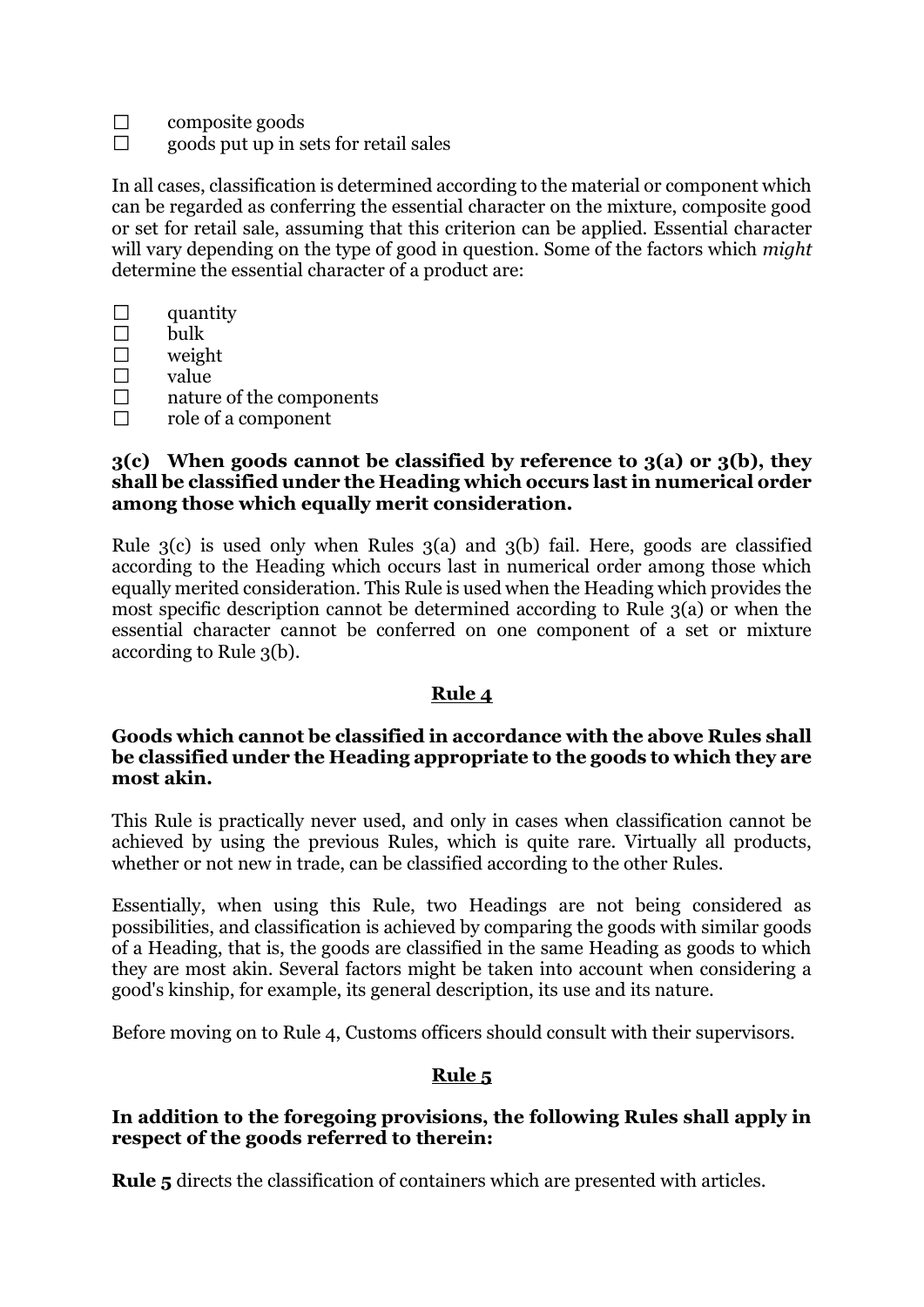**5(a) Camera cases, musical instrument cases, gun cases, drawing instrument cases, necklace cases and similar containers, specially shaped or fitted to contain a specific article or set of articles, suitable for long-term use and presented with the articles for which they are intended, shall be classified with such articles when of a kind normally sold therewith. This Rule does not, however, apply to containers which give the whole its essential character.**

**Rule 5(a)** essentially covers the classification of containers presented with the articles for which they are intended. Such containers are classified with the articles as long as they -

- $\Box$ are specifically shaped or fitted to contain specific articles, that is, specifically designed or shaped to accommodate the article
- $\Box$ are suitable for long-term use, e.g., durability
- $\Box$ are presented with the articles for which they are intended, although they might be separately packed for convenience of transport
- $\Box$ are normally sold with such articles
- $\Box$ do not confer to the whole its essential character

Such containers, when imported alone that is not with the article for which they are intended are classified as containers **(usually in 42.02).**

If a product is presented with two containers which both meet the criteria to be classified with the article (an import with a spare container), then one of the containers is classified with the article while the other must be classified separately.

**5(b) Subject to the provisions of Rule 5(a) above, packing materials and packing containers presented with the goods therein shall be classified with the goods if they are of a kind normally used for packing such goods. However, this provision is not binding when such packing materials or packing containers are clearly suitable for repetitive use.** 

**Rule 5(b)** states that packing materials and packing containers are classified with the goods they contain, as long as they are of a kind normally used for packing such goods. However, the Rule is not binding if the packing materials or packing containers are clearly suitable for repetitive use.

#### **Rule 6**

**For legal purposes, the classification of goods in the Subheadings of a Heading shall be determined according to the terms of those Subheadings and any related Subheading Notes and,** *mutatis mutandis***, to the above Rules, on the understanding that only Subheadings at the same level are comparable. For the purposes of this Rule the relative Section and Chapter Notes also apply, unless the context otherwise requires.**

**Rule 6** becomes relevant only after the goods have been classified at the Heading level.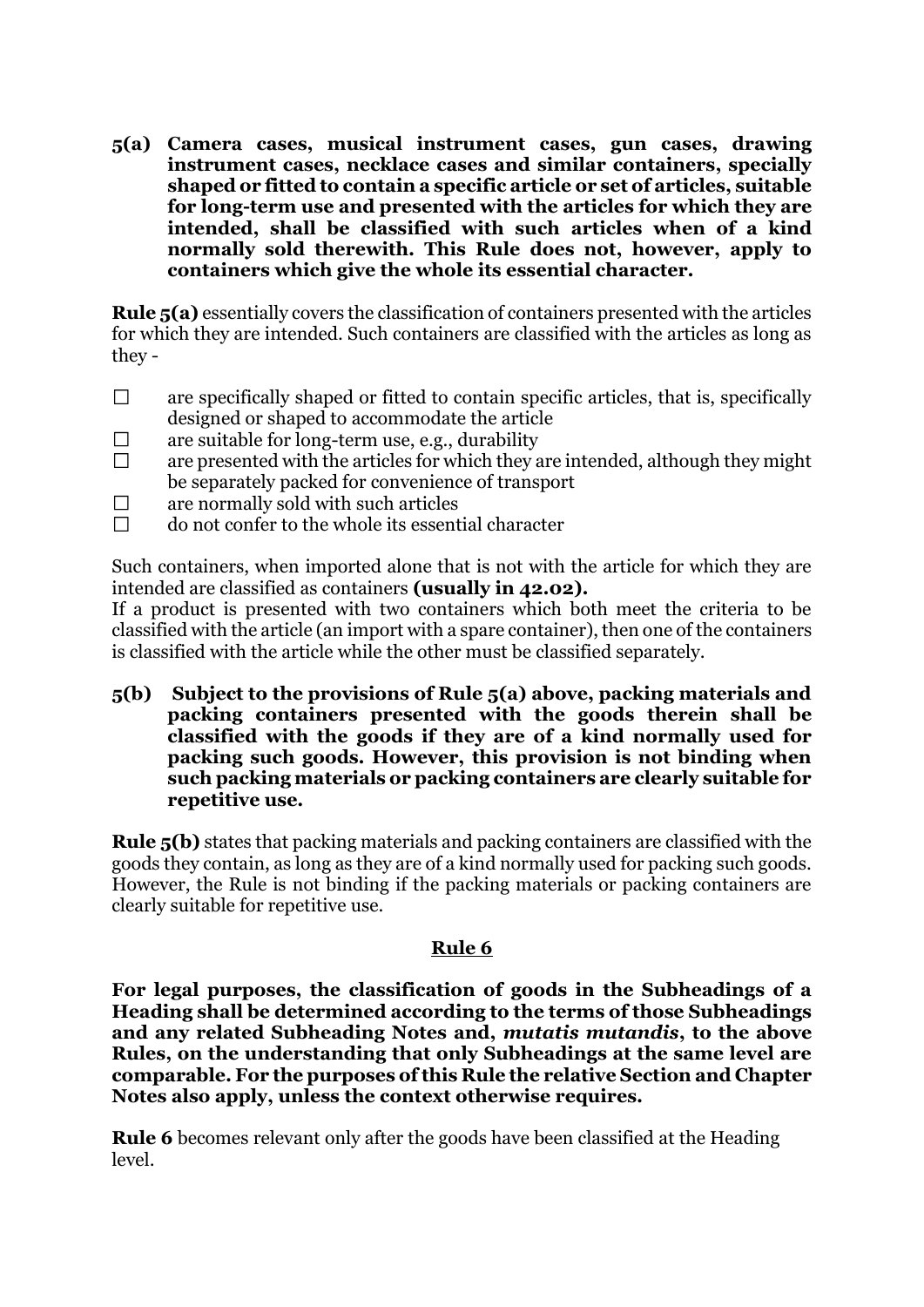This rule states that the classification of goods in the Subheadings is to be determined according to the terms of those Subheadings and any related Subheading Notes, as well as according to the terms of Rules 1 to 5 above, as long as the necessary changes have been applied (*mutatis mutandis*).

It is important to note that only Subheadings at the same level are to be compared, that is, one-dash Subheadings can only be compared with the other one-dash Subheadings under the same Heading, and two-dash Sub-headings can only be compared with the other two-dash Subheadings under the same one-dash Subheading.

In addition, unless the context of the Subheadings otherwise requires, the Section and

Chapter Notes also apply to the Subheadings.

# **THE SCHEDULE OF RATES OF THE COMMON EXTERNAL TARIFF**

# **TABLE OF CONTENTS**

#### **SECTION 1 LIVE ANIMALS; ANIMAL PRODUCTS**

#### **Section Notes**

- 1. Live animals
- 2. Meat and edible meat offal
- 3. Fish and crustaceans, molluscs and other aquatic invertebrates
- 4. Dairy produce; birds' eggs; natural honey; edible products of animal origin, not elsewhere specified or included
- 5. Products of animal origin, not elsewhere specified or included

#### **SECTION II VEGETABLE PRODUCTS**

#### **Section Notes**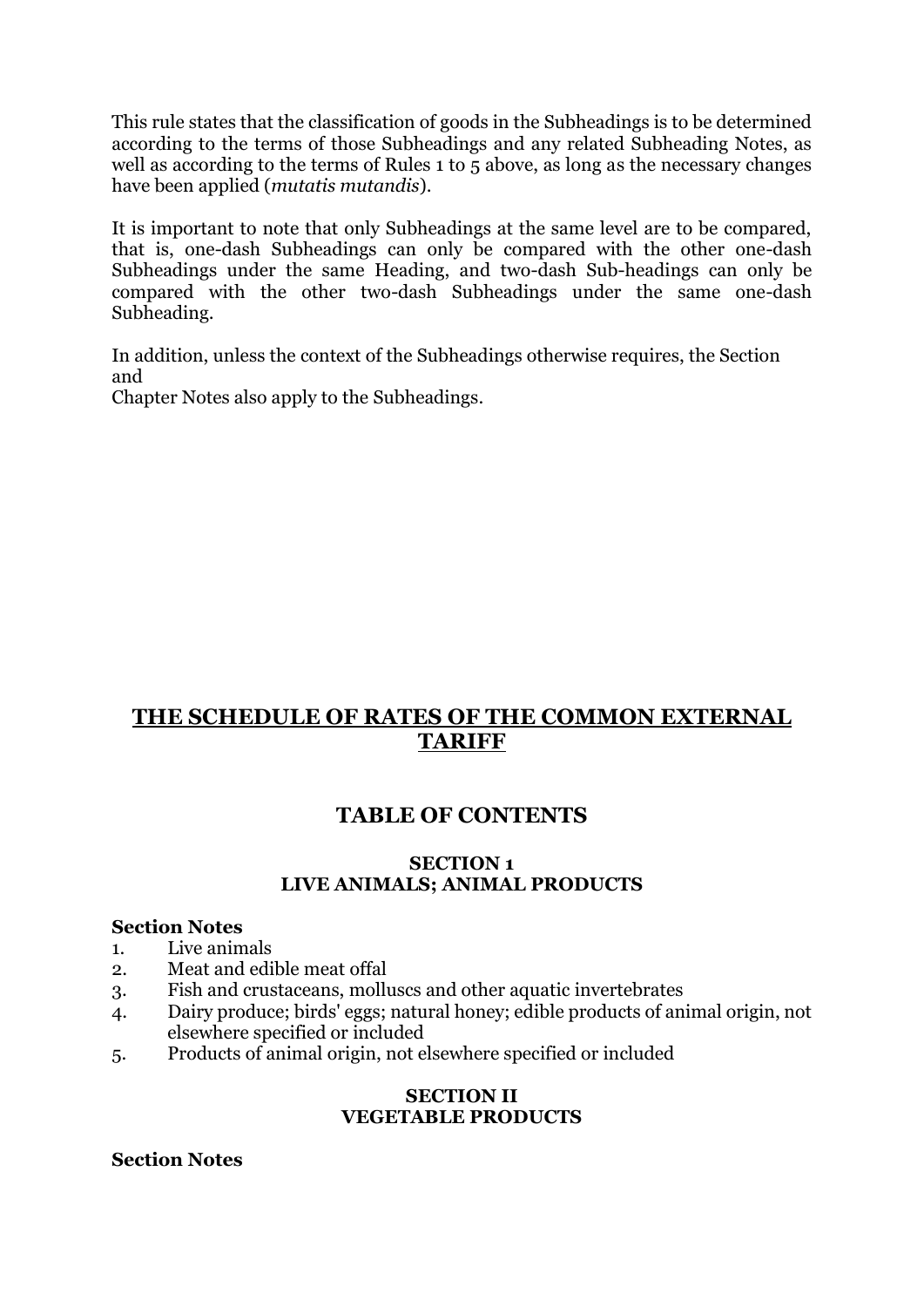- 6. Live trees and other plants; bulbs, roots and the like; cut flowers and ornamental foliage
- 7. Edible vegetables and certain roots and tubers
- 8. Edible fruit and nuts; peel of citrus fruit or melons
- 9. Coffee, tea, maté and spices
- 10. Cereals
- 11. Products of the milling industry; malt; starches; inulin; wheat gluten
- 12. Oil seeds and oleaginous fruits; miscellaneous grains, seeds and fruit; industrial or medicinal plants; straw and fodder
- 13. Lac; gums, resins and other vegetable saps and extracts
- 14. Vegetable plaiting materials; vegetable products not elsewhere specified or included

#### **SECTION III ANIMAL OR VEGETABLE FATS AND OILS AND THEIR CLEAVAGE PRODUCTS; PREPARED EDIBLE FATS; ANIMAL OR VEGETABLE WAXES**

15. Animal or vegetable fats and oils and their cleavage products; prepared edible fats; animal or vegetable waxes

#### **SECTION IV**

#### **PREPARED FOODSTUFFS; BEVERAGES, SPIRITS AND VINEGAR; TOBACCO AND MANUFACTURED TOBACCO SUBSTITUTES**

#### **Section Notes**

- 16. Preparations of meat, of fish or of crustaceans, molluscs or other aquatic invertebrates
- 17. Sugars and sugar confectionery
- 18. Cocoa and cocoa preparations
- 19. Preparations of cereals, flour, starch or milk; pastrycooks' products
- 20. Preparations of vegetables, fruit, nuts or other parts of plants
- 21. Miscellaneous edible preparations
- 22. Beverages, spirits and vinegar
- 23. Residues and waste from the food industries; prepared animal fodder
- 24. Tobacco and manufactured tobacco substitutes

#### **SECTION V MINERAL PRODUCTS**

- 25. Salt; sulphur; earths and stone; plastering materials, lime and cement
- 26. Ores, slag and ash
- 27. Mineral fuels, mineral oils and products of their distillation; bituminous substances; mineral waxes

#### **SECTION VI PRODUCTS OF THE CHEMICAL OR ALLIED INDUSTRIES**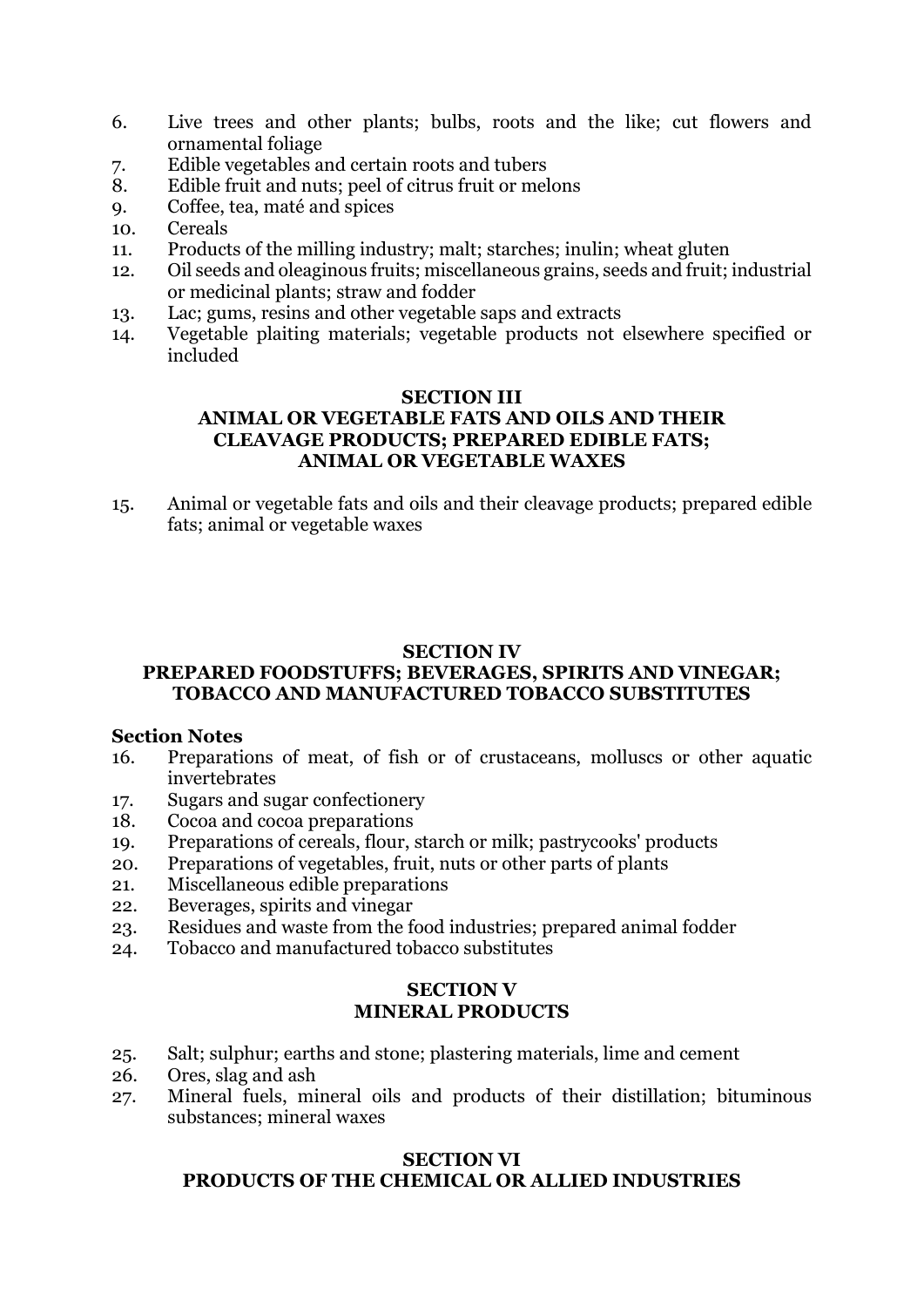#### **Section Notes**

28. Elements; inorganic chemicals; organic or inorganic compounds of precious metals, of rare-earth metals, of radioactive elements or of isotopes

**Notes 28.01 28.14 28.26 28.33 28.40 28.45**

29. Organic chemicals

#### **Notes 29.01 29.05 29.09 29.14 29.19 29.24 29.33 29.36 29.39**

- 30. Pharmaceutical products
- 31. Fertilizers
- 32. Tanning or dyeing extracts; tannins and their derivatives; dyes, pigments and other colouring matter; paints and varnishes; putty and other mastics; inks
- 33. Essential oils and resinoids; perfumery, cosmetic or toilet preparations
- 34. Soap, organic surface-active agents, washing preparations, lubricating preparations, artificial waxes, prepared waxes, polishing or scouring preparations, candles and similar articles, modelling pastes, "dental waxes" and dental preparations with a basis of plaster
- 35. Albuminoidal substances; modified starches; glues; enzymes
- 36. Explosives; pyrotechnic products; matches; pyrophoric alloys; certain combustible preparations
- 37. Photographic or cinematographic goods
- 38. Miscellaneous chemical products

**Notes 38.01 38.08 38.12 38.23**

#### **SECTION VII PLASTICS AND ARTICLES THEREOF; RUBBER AND ARTICLES THEREOF**

#### **Section Notes**

39. Plastics and articles thereof **Notes 39.01 39.06 39.15 39.20 39.24**

40. Rubber and articles thereof

#### **SECTION VIII**

## **RAW HIDES AND SKINS, LEATHER, FURSKINS AND ARTICLES THEREOF; SADDLERY AND HARNESS; TRAVEL GOODS, HANDBAGS AND SIMILAR CONTAINERS; ARTICLES OF ANIMAL GUT (OTHER THAN SILK-WORM GUT)**

- 41. Raw hides and skins (other than furskins) and leather
- 42. Articles of leather; saddlery and harness; travel goods, handbags and similar containers; articles of animal gut (other than silk-worm gut)
- 43. Furskins and artificial fur; manufactures thereof

#### **SECTION IX**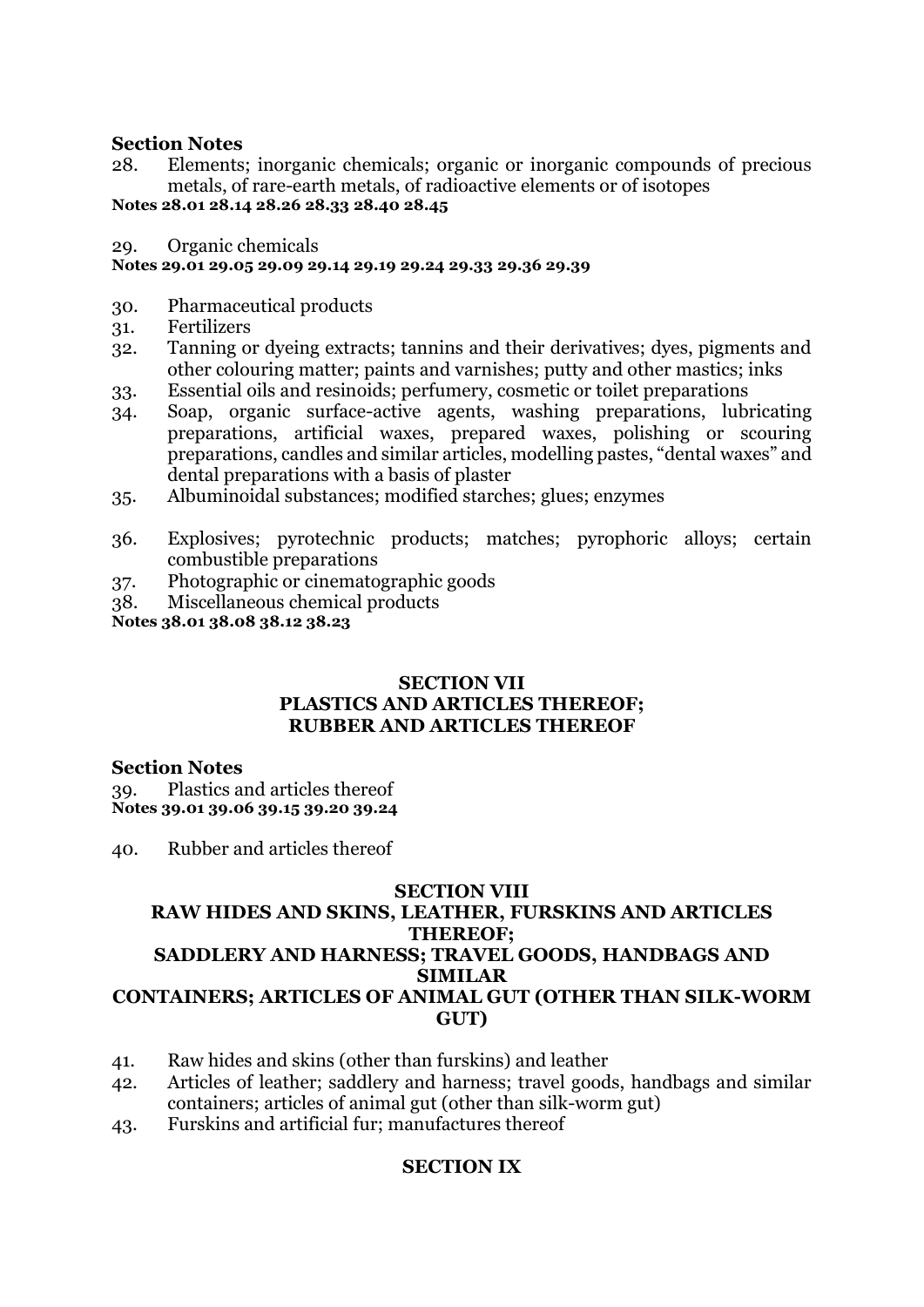#### **WOOD AND ARTICLES OF WOOD; WOOD CHARCOAL; CORK AND ARTICLES OF CORK; MANUFACTURES OF STRAW, OF ESPARTO OR OF OTHER PLAITING MATERIALS; BASKETWARE AND WICKERWORK**

- 44. Wood and articles of wood; wood charcoal
- 45. Cork and articles of cork
- 46. Manufactures of straw, of esparto or of other plaiting materials; basketware and wickerwork

#### **SECTION X**

#### **PULP OF WOOD OR OF OTHER FIBROUS CELLULOSIC MATERIAL; RECOVERED (WASTE AND SCRAP) PAPER OR PAPERBOARD; PAPER AND PAPERBOARD AND ARTICLES THEREOF**

47. Pulp of wood or of other fibrous cellulosic material; recovered (waste and scrap) paper or paperboard

48. Paper and paperboard; articles of paper pulp, of paper or of paperboard **Notes 48.01 48.05 48.10 48.16 48.20**

49. Printed books, newspapers, pictures and other products of the printing industry; manuscripts, typescripts and plans

#### **SECTION XI TEXTILES AND TEXTILE ARTICLES**

#### **Section Notes**

50. Silk

- 51. Wool, fine or coarse animal hair; horsehair yarn and woven fabric
- 52. Cotton
- 53. Other vegetable textile fibres; paper yarn and woven fabrics of paper yarn
- 54. Man-made filaments; strip and the like of man-made textile materials
- 55. Man-made staple fibres
- 56. Wadding, felt and nonwovens; special yarns; twine, cordage, ropes and cables and articles thereof
- 57. Carpets and other textile floor coverings
- 58. Special woven fabrics; tufted textile fabrics; lace; tapestries; trimmings; embroidery
- 59. Impregnated, coated, covered or laminated textile fabrics; textile articles of a kind suitable for industrial use
- 60. Knitted or crocheted fabrics
- 61. Articles of apparel and clothing accessories, knitted or crocheted
- 62. Articles of apparel and clothing accessories, not knitted or crocheted
- 63. Other made up textile articles, e.g. blankets, bed and table linen; sets; worn clothing and worn textile articles; rags

#### **SECTION XII FOOTWEAR, HEADGEAR, UMBRELLAS, SUN UMBRELLAS, WALKING-STICKS, SEAT-STICKS, WHIPS, RIDING-CROPS**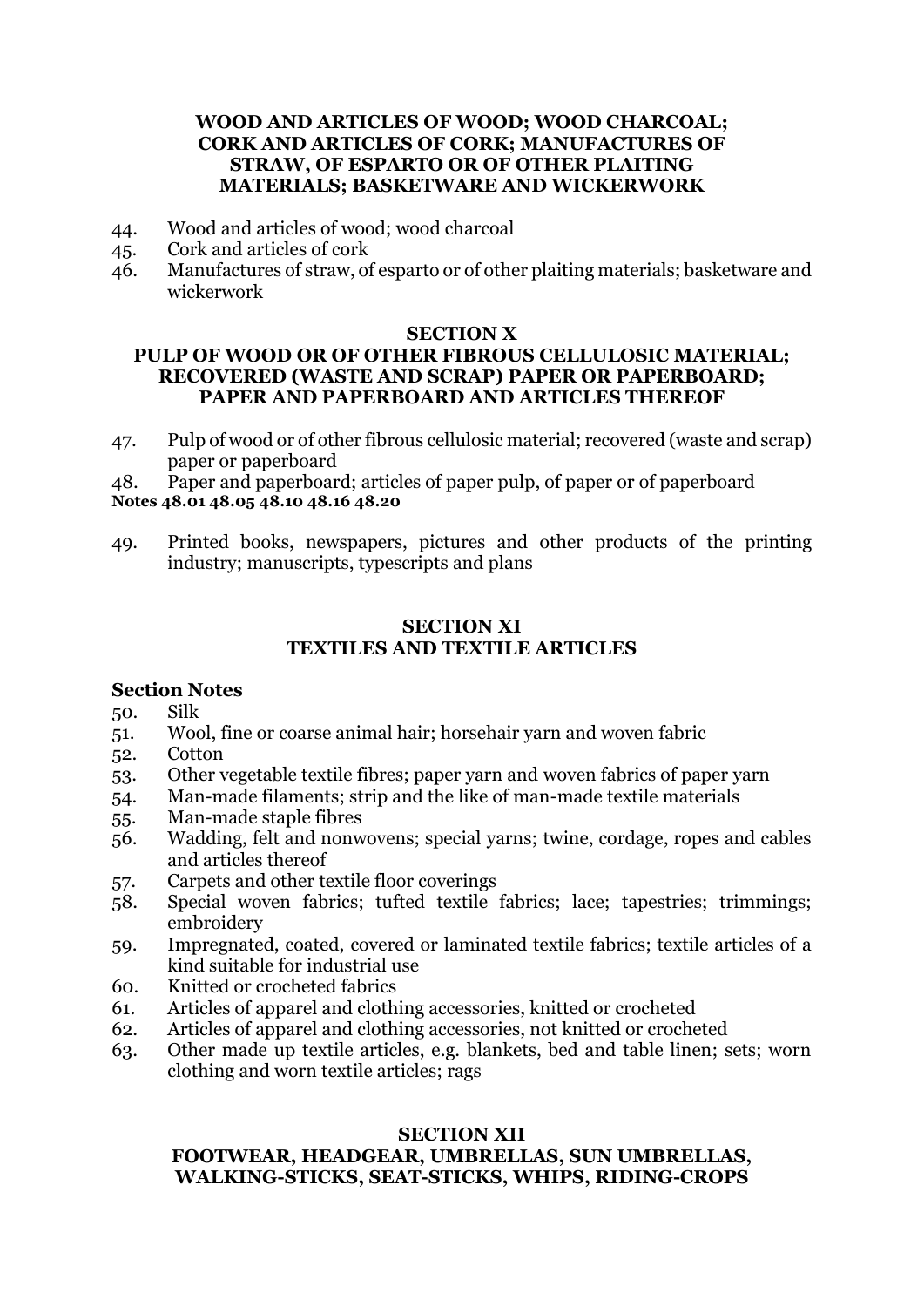#### **AND PARTS THEREOF; PREPARED FEATHERS AND ARTICLES MADE THEREWITH; ARTIFICIAL FLOWERS; ARTICLES OF HUMAN HAIR**

- 64. Footwear, gaiters and the like; parts of such articles
- 65. Headgear and parts thereof
- 66. Umbrellas, sun umbrellas, walking-sticks, seat-sticks, whips, riding-crops and parts thereof
- 67. Prepared feathers and down and articles made of feathers or of down; artificial flowers; articles of human hair

#### **SECTION XIII ARTICLES OF STONE, PLASTER, CEMENT, ASBESTOS, MICA OR SIMILAR MATERIALS; CERAMIC PRODUCTS; GLASS AND GLASSWARE**

- 68. Articles of stone, plaster, cement, asbestos, mica or similar materials
- 69. Ceramic products
- 70. Glass and glassware

#### **SECTION XIV NATURAL OR CULTURED PEARLS, PRECIOUS OR SEMI-PRECIOUS STONES, PRECIOUS METALS, METALS CLAD WITH PRECIOUS METAL AND ARTICLES THEREOF; IMITATION JEWELLERY; COIN**

71. Natural or cultured pearls, precious or semi-precious stones, precious metals, metals clad with precious metal and articles thereof; imitation jewellery; coin

#### **SECTION XV BASE METALS AND ARTICLES OF BASE METAL**

#### **Section Notes**

72. Iron and steel **Notes 72.01 72.06 72.10 72.14 72.18 72.24**

73. Articles of iron or steel **Notes 73..01 73.06 73.14 73.19 73.23**

- 74. Copper and articles thereof
- 75. Nickel and articles thereof
- 76. Aluminum and articles thereof
- 77. (*Reserved for possible future use in the Harmonized System*)
- 78. Lead and articles thereof
- 79. Zinc and articles thereof
- 80. Tin and articles thereof
- 81. Other base metals; cermets; articles thereof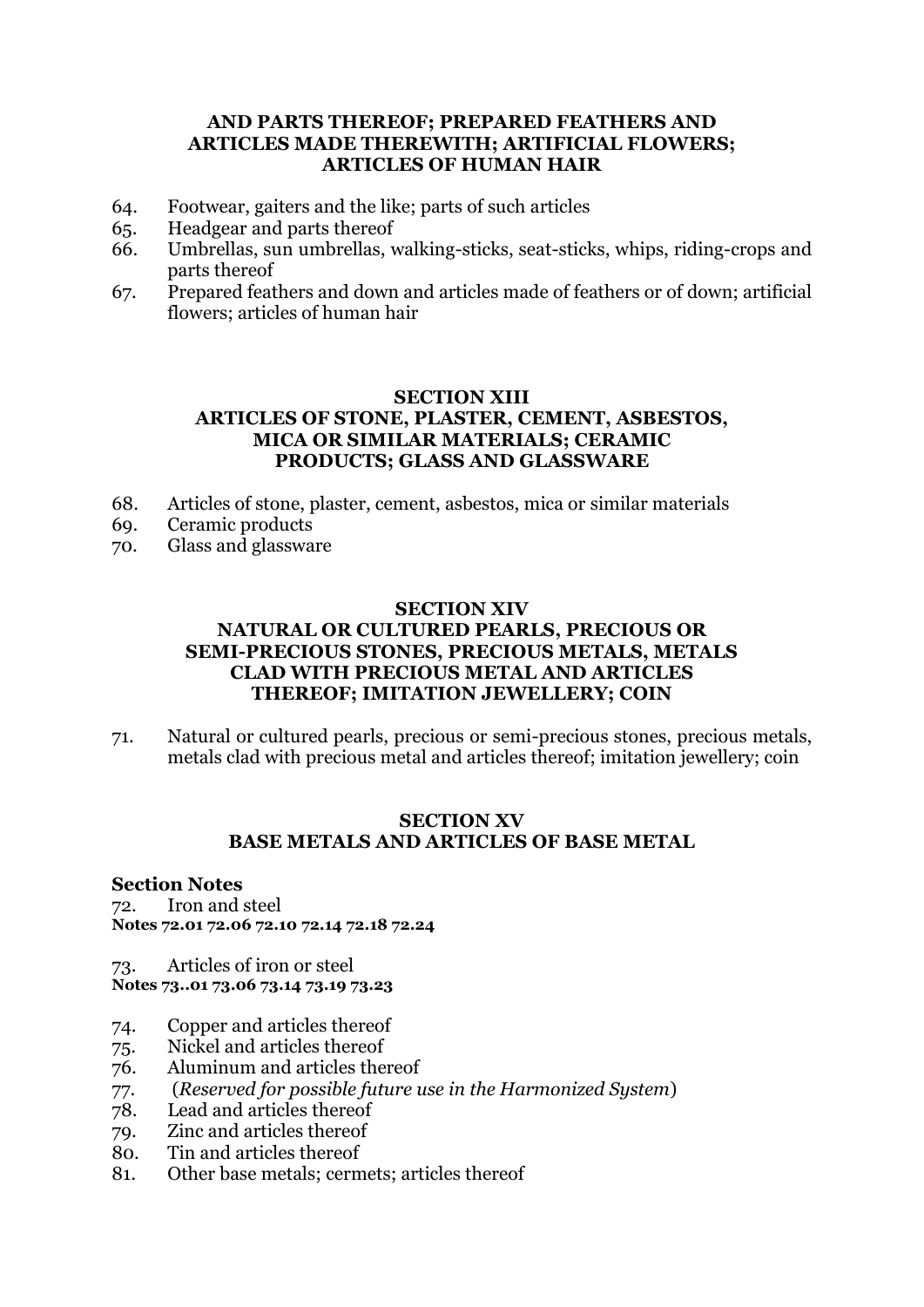- 82. Tools, implements, cutlery, spoons and forks, of base metal; parts thereof of base metal
- 83. Miscellaneous articles of base metal

#### **SECTION XVI**

#### **MACHINERY AND MECHANICAL APPLIANCES; ELECTRICAL EQUIPMENT; PARTS THEREOF; SOUND RECORDERS AND REPRODUCERS, TELEVISION IMAGE AND SOUND RECORDERS AND REPRODUCERS, AND PARTS AND ACCESSORIES OF SUCH ARTICLES**

#### **Section Notes**

84. Nuclear reactors, boilers, machinery and mechanical appliances; parts thereof **Notes 84.01 84.14 84.22 84.30 84.41 84.50 84.59 84.67 84.76 84.82**

85. Electrical machinery and equipment and parts thereof; sound recorders and reproducers, television image and sound recorders and reproducers, and parts and accessories of such articles

**Notes 85.01 85.05 85.14 85.21 85.30 85.37 85.42 85.46**

#### **SECTION XVII VEHICLES, AIRCRAFT, VESSELS AND ASSOCIATED TRANSPORT EQUIPMENT**

#### **Section Notes**

- 86. Railway or tramway locomotives, rolling-stock and parts thereof; railway or tramway track fixtures and fittings and parts thereof; mechanical (including electro-mechanical) traffic signalling equipment of all kinds
- 87. Vehicles other than railway or tramway rolling-stock, and parts and accessories thereof
- 88. Aircraft, spacecraft, and parts thereof
- 89. Ships, boats and floating structures

#### **SECTION XVIII**

#### **OPTICAL, PHOTOGRAPHIC, CINEMATOGRAPHIC, MEASURING, CHECKING, PRECISION, MEDICAL OR SURGICAL INSTRUMENTS AND APPARATUS; CLOCKS AND WATCHES; MUSICAL INSTRUMENTS; PARTS AND ACCESSORIES THEREOF**

- 90. Optical, photographic, cinematographic, measuring, checking, precision, medical or surgical instruments and apparatus; parts and accessories thereof **Notes 90.01 90.06 90.13 90.19 90.25 90.30**
- 91. Clocks and watches and parts thereof
- 92. Musical instruments; parts and accessories of such articles